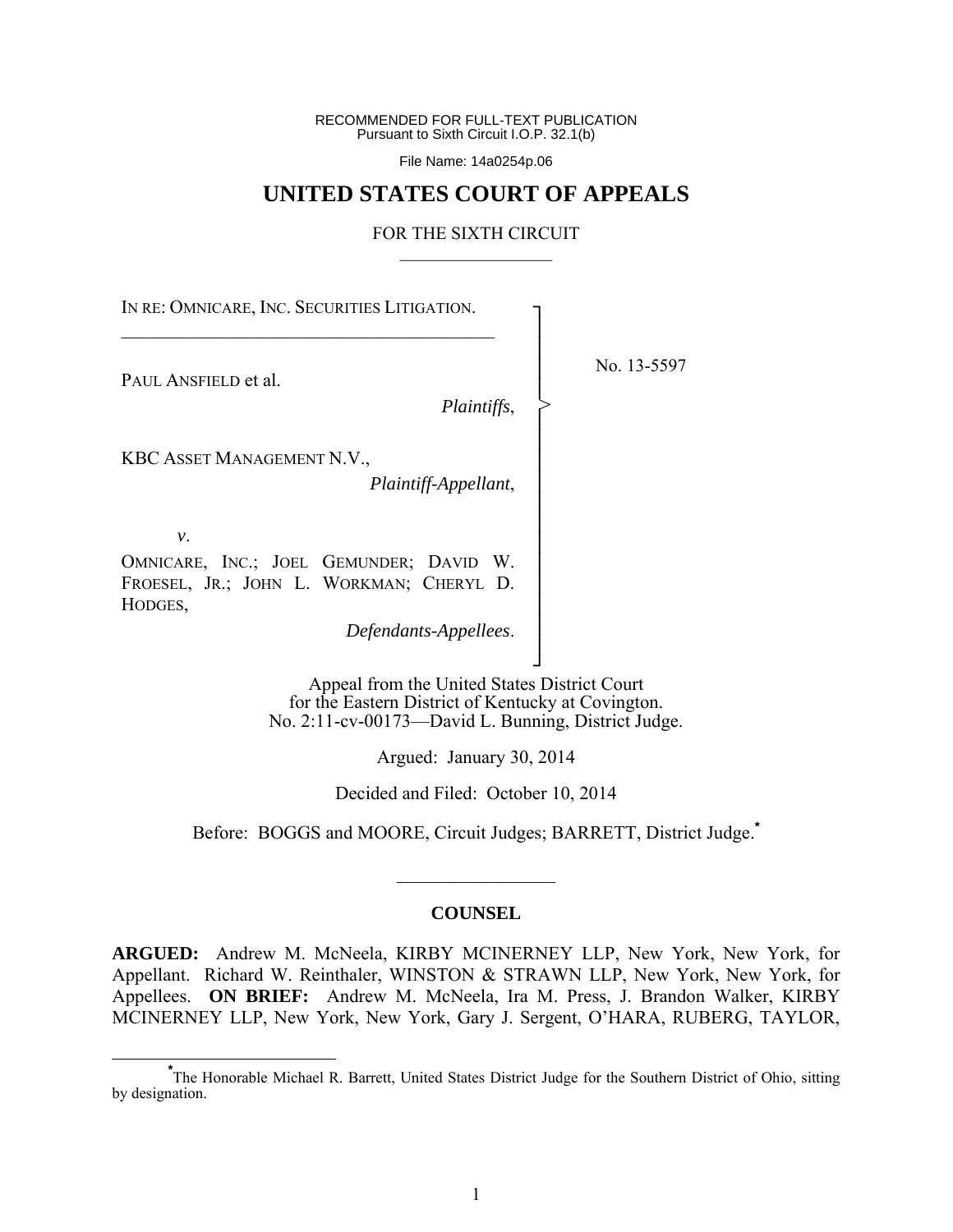SLOAN & SERGENT, Crestview Hills, Kentucky for Appellant. Richard W. Reinthaler, John E. Schreiber, WINSTON & STRAWN LLP, New York, New York, William T. Robinson III, Michael E. Nitardy, FROST BROWN TODD LLC, Florence, Kentucky, Mark Alan Vander Laan, Amanda P. Lenhart, DINSMORE & SHOHL, LLP, Cincinnati, Ohio, for Appellees.

#### **OPINION**

 $\frac{1}{2}$ 

 $\mathcal{L}_\text{max}$ 

KAREN NELSON MOORE, Circuit Judge.On May 11, 2012, KBC Asset Management N.V. ("KBC") filed a Consolidated Amended Complaint ("Complaint"), on behalf of Paul Ansfield and other similarly situated shareholders, against Omnicare, Inc. ("Omnicare") and several of its current and former officers (collectively, "the Individual Defendants"): Joel Gemunder, former President and Chief Executive Officer; David W. Froesel, Jr., former Chief Financial Officer; John L. Workman, current President and Chief Financial Officer; and Cheryl D. Hodges, former Senior Vice President and Secretary. In the Complaint, KBC alleged that the defendants had committed securities fraud in violation of § 10(b) of the Securities Exchange Act of 1934 ("1934 Act"), codified at 15 U.S.C. §§ 78j(b) and 78t(a), as well as Securities and Exchange Commission ("SEC") Rule 10b-5, codified at 17 C.F.R. § 240.10b-5. Specifically, KBC charged the defendants with making various material misrepresentations and omissions between January 10, 2007 and August 5, 2010 ("the Class Period") in public and in SEC filings regarding Omnicare's compliance with Medicare and Medicaid regulations. Omnicare moved to dismiss the suit for failure to state a valid claim, and the district court granted Omnicare's motion. KBC now appeals.

The elephant-sized boulder blocking KBC's suit is the Private Securities Litigation Reform Act of 1995 ("PSLRA"), Pub. L. No. 104–67, 109 Stat. 737, codified at 15 U.S.C. § 78u-4, which created heightened pleading standards for securities-fraud cases. To satisfy this heavier, statutorily created burden, plaintiffs must identify each misleading or false statement and explain how it is misleading. 15 U.S.C.  $\S$  78u-4(b)(1)(B). In addition, plaintiffs must "state with particularity facts giving rise to a strong inference that the defendant[s] acted with the required state of mind."  $\S$  78u-4(b)(2)(A). These requirements are not easily satisfied. In this case, we must answer whether plaintiffs have cleared these hurdles and what allegations can be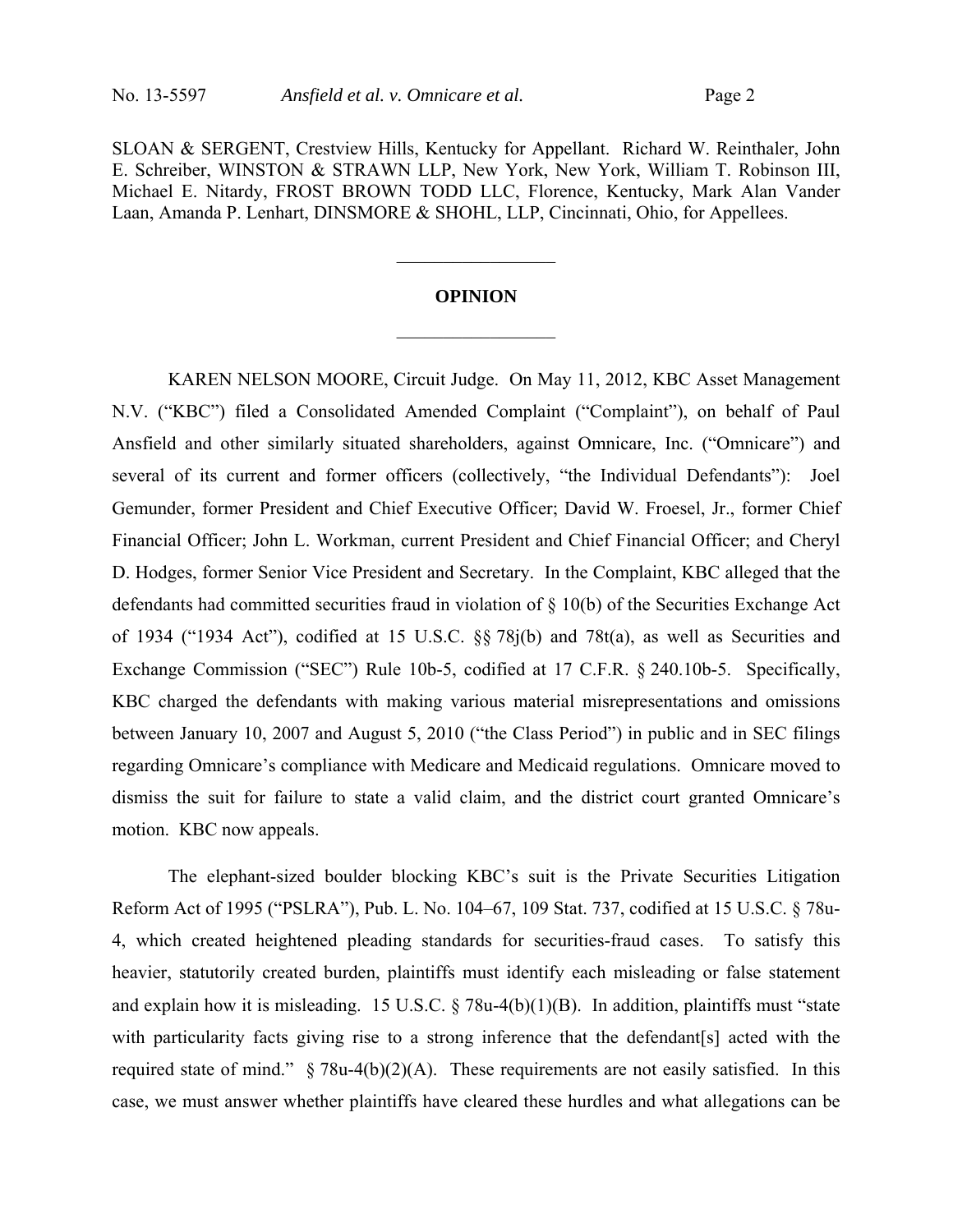considered in making that determination. Our ultimate answers do not favor KBC, and thus, we **AFFIRM** the dismissal of the Complaint.

#### **I. BACKGROUND**

The actors and allegations in the Complaint are many and muddled. By way of clarification: KBC is an asset-management company, located in Brussels, Belgium, that bought and held Omnicare stock during the Class Period. Its opponent, Omnicare, is the nation's largest provider of pharmaceutical care for the elderly, operating in forty-seven states, the District of Columbia, and Canada.

Gemunder was the President, the CEO, and a director of Omnicare from May 20, 1981 to August 2, 2010. He allegedly had responsibility for overseeing the company and making various certifications to the SEC. R. 94 at 7–9 (Compl. at ¶ 11) (Page ID #831–33). Moreover, KBC claimed that Gemunder had knowledge that Omnicare was not compliant with federal healthcare regulations and misled investors to believe otherwise. *Id.*

Froesel was a Senior Vice President and the CFO of Omnicare from March 1996 to November 2009. *Id.* at 9 | 12 (Page ID #833). KBC alleged that he assisted in preparing various SEC filings and approving their content, which materially misrepresented Omnicare's compliance with federal regulations. *Id.* at 9–10 ¶ 12 (Page ID #833–34).

Workman joined Omnicare in November 2009 as CFO and has been the President of the company since February 2011. *Id.* at 10 ¶ 13 (Page ID #834). Similarly to Froesel, Workman allegedly helped prepare and approved SEC filings, which KBC alleged contained material false and misleading statements regarding Omnicare's compliance with federal healthcare regulations. *Id.* 

Hodges was a Senior Vice President and the Secretary of the company from 1994 until August 2, 2010. *Id.* at 10 ¶ 14 (Page ID #834). Beforehand, Hodges served as a director of Omnicare. *Id.* KBC also alleged that she assisted in the preparation and certification of SEC filings containing false information. *Id.* at 10–11 ¶ 14 (Page ID #834–35).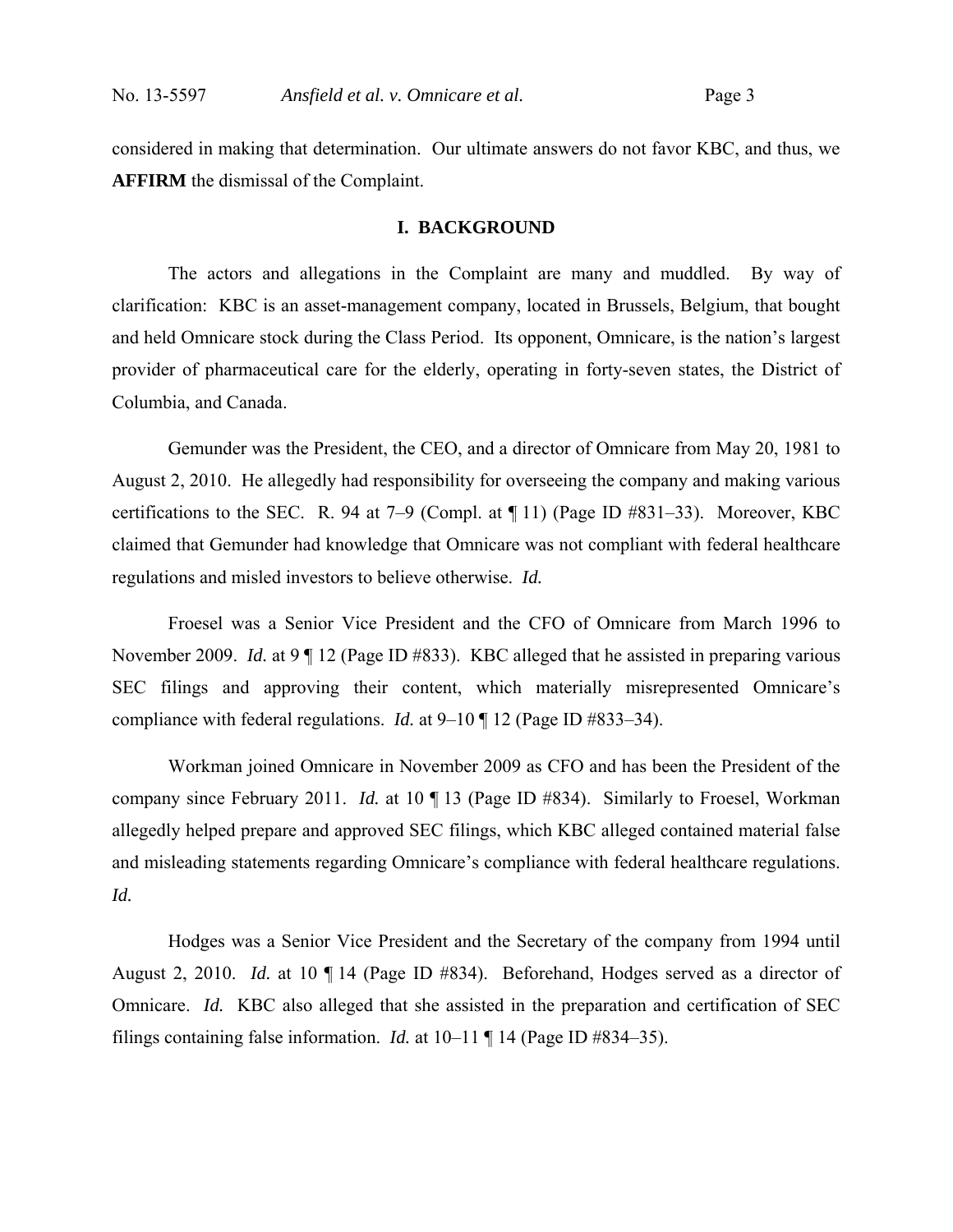# **A. Allegations**

Until December 2008, John Stone served as Omnicare's Vice President of Internal Audit, a position that required him to monitor and report on the company's compliance with Medicare and Medicaid regulations. As part of this job, Stone conducted an audit of Omnicare's "previously submitted Medicare and Medicaid claims for 'ancillary services'" from 2000 to 2005, including the provision of durable medical equipment ("DME"). *Id.* at 18–19 ¶¶ 38–42 (Page ID #842–43). Completed in 2007, this audit was known internally as "the Wave I Audit." *Id.* at 19 ¶ 42 (Page ID #843). It examined eighteen of Omnicare's pharmacy facilities that provided ancillary services, and it looked into thirty-nine claims at each facility. *Id.* According to the Complaint, the Wave I Audit revealed "pervasive fraud" at each of the facilities. *Id.* Specifically, the Wave I Audit revealed that each of the Omnicare facilities submitted false reimbursement claims to DME Regional Carriers and several states. *Id.* at 19–20 ¶ 43 (Page ID #843–44). KBC alleged that Stone shared the results of this audit with Omnicare's Internal Audit and Corporate Compliance Committees. *Id.* at 21 ¶ 46 (Page ID #845). Additionally, the Complaint stated that "[o]n information and belief, the information was immediately given to defendants Gemunder, Froesel, and Hodges, and received by defendant Workman when he started at [Omnicare] in November 2009." *Id.*

 In 2008, Omnicare's Executive Vice President and Chief Operating Officer, Pat Keefe, commissioned a second audit—known as "the Wave II Audit"—to show that the irregularities found in the Wave I Audit were limited or non-existent. *Id.* at 21 ¶ 49 (Page ID #845). Again, Stone conducted the audit using a limited sample: he examined thirty claims submitted in 2008 from each of fifteen pharmacies. *Id.* at 21–22 ¶ 49 (Page ID #845–46). The Wave II Audit revealed that the examined facilities also had submitted numerous claims without the proper documentation and that an Omnicare subsidiary had billed some Medicaid patients at a higher rate than non-Medicaid patients. *Id.* at 22  $\P\P$  49–50 (Page ID #846). Again, KBC averred that "[o]n information and belief, Stone presented the results of the Wave II [A]udit to Omnicare's Internal Audit and Corporate Compliance Committees and the results were immediately given to defendants Gemunder, Froesel, and Hodges and received by defendant Workman when he started at [Omnicare] in November 2009." *Id.* at 22 ¶ 51 (Page ID #846). In response to these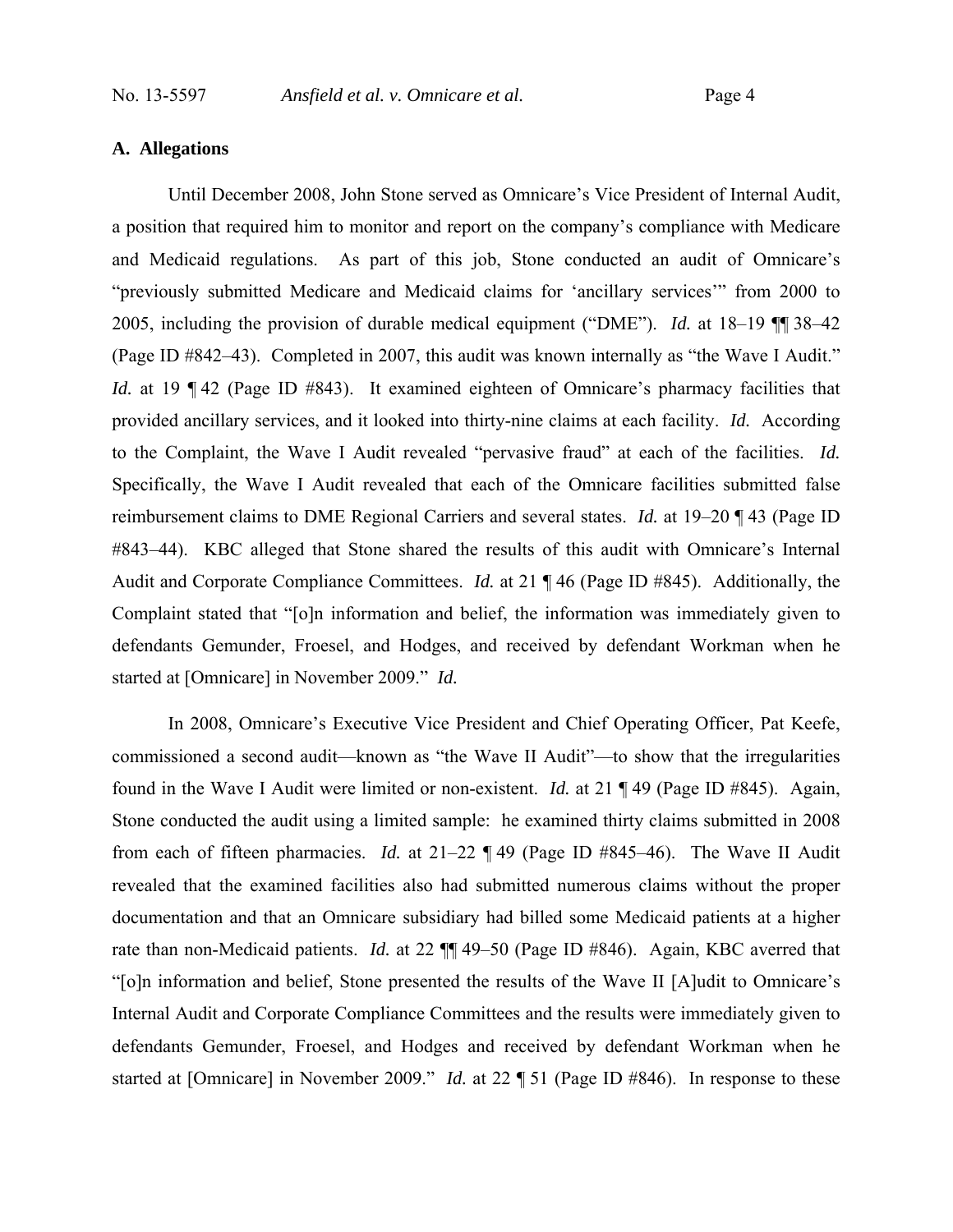audits, Stone claimed that Omnicare tried to conceal its fraud by repaying the DME Regional Carriers for the false claims, leaving the state Medicaid claims unaddressed. *Id.* at 23 ¶ 52 (Page ID #847).

 After conducting the Wave I and Wave II Audits, Omnicare charged Stone with conducting yet another audit, this time of the company's newly acquired pharmacies. *Id.* at 24 ¶ 55 (Page ID #848). Known as the "Pharmacy Audit," this investigation sought to determine whether the pharmacies complied with Medicare and Medicaid requirements. *Id.* Stone found that they did not totally comply because of "order processing errors and control test failures." *Id.* The Complaint claims that "[a]ccording to Stone, Omnicare was 'fully aware of the [] deficiencies and that their wholly owned, operated and controlled pharmacies were submitting false and fraudulent Medicare and Medicaid claims.'" *Id.* at 24 ¶ 56 (Page ID #848) (second alteration in original). In particular, KBC averred that "Stone shared with Gemunder the results of the [Pharmacy] Audit . . . ." *Id.* at 87 ¶ 193 (Page ID #911). The Complaint also states that "[o]n information and belief" these results were given to all of the Individual Defendants. *Id.* at 25 ¶ 61 (Page ID #849).

 Following Stone's presentation of the Pharmacy Audit's results to the Internal Audit Committee, Stone claimed that '"[a]s a direct and proximate cause of [his] presentation to [Omnicare's] Internal Audit Committee, [defendant Gemunder] effectively discharged [Stone] by telling him to begin looking for other employment on or about December 1, 2008.'" *Id.* at 25 ¶ 62 (Page ID #849) (final three alterations in original) (internal quotation marks omitted). Thus, partially as a result of this adverse action, Stone filed a twenty-four-count *qui tam* action against Omnicare under the False Claims Act, alleging that the company committed various kinds of fraud and improperly terminated his employment. *See United States ex rel. Stone v. Omnicare, Inc.*, No. 09-C-4319, 2011 WL 2669659, at \*1 (N.D. Ill. July 7, 2011). As evidence, Stone recounted the above-mentioned audits and actions by Omnicare. On August 5, 2010, after the United States declined to intervene, the existence of the Stone *qui tam* action and the audits became public. R. 94 at 24 (Compl. at ¶ 58) (Page ID #848). Twice, the district court dismissed Stone's action without prejudice for failure to state a valid claim, and then on November 20, 2012, that court finally dismissed the fraud allegations in the action with prejudice, finding that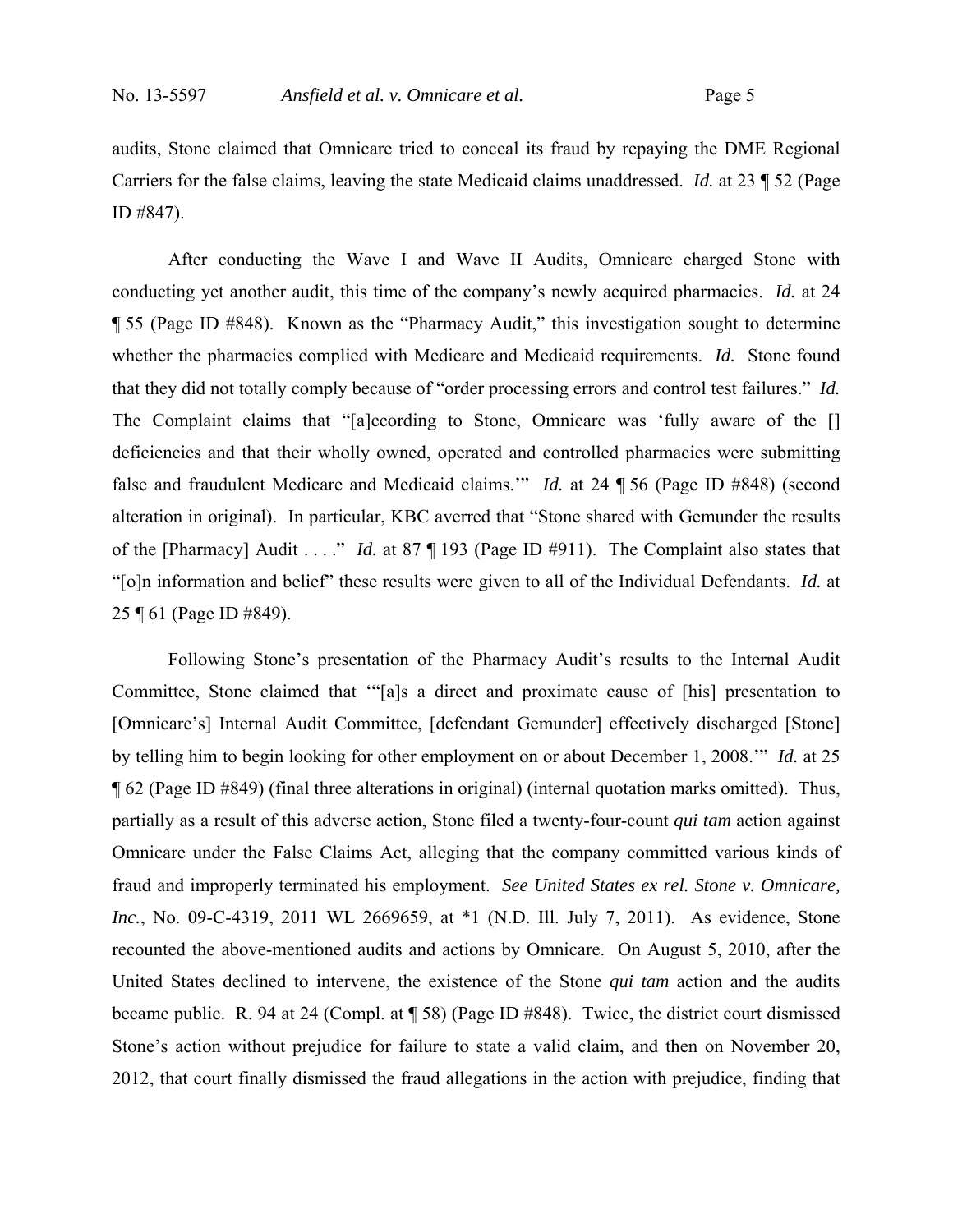Stone had not pleaded actionable fraud under the False Claims Act. *See United States ex rel. Stone v. Omnicare, Inc.*, No. 09-C-4319, 2012 WL 5877544, at \*1 (N.D. Ill. Nov. 20, 2012).

In the Complaint now before us, KBC also put forth several allegations made by confidential witnesses that KBC claims corroborate Stone's allegations. For instance, one confidential witness—a Customer Service Manager at an Omnicare subsidiary—averred that the subsidiary's "Medicare reimbursement requests commonly lacked the records necessary for compliance with federal and state law." R. 94 at 26 (Compl. at ¶ 65) (Page ID #850). When the confidential witness reported his findings to the general manager of the pharmacy, he was allegedly told: ""It's none of [your] f\_\_\_ing business!" *Id.* at 27  $\P$  66 (Page ID #851). A second confidential witness, who worked as a billing manager, confirmed this subsidiary's problems with, and the knowledge of Omnicare's supervisors of, non-compliance.

Most importantly, KBC put in the Complaint the allegations of William Fitzpatrick— Omnicare's former Chief Compliance Officer. *See id.* at 31 ¶ 82 (Page ID #855); *see also*  Appellant Br. at 9 (identifying "CW5" in the Complaint as Fitzpatrick). Fitzpatrick confirmed the reports of the confidential witnesses and Stone that the Individual Defendants knew of Omnicare's failures to comply with pertinent regulations. R. 94 at 31 (Compl. at ¶ 82) (Page ID #855). The Complaint reads: "Specifically, [Fitzpatrick] advised [KBC] counsel that 'as you were told by other people, I did my best to bring it to the head [i.e. Gemunder], but it didn't work.' [Fitzpatrick] also stated that [he] 'did what [he] was supposed to do as a Chief Compliance Officer and a Corporate Officer and [he] threw up [his] arms, and said I'm retired and I'm going home.'" *Id.* (third alteration in original).

At bottom, KBC claimed that Omnicare and the Individual Defendants knew of these allegations of fraud or non-compliance and that, rather than confessing to the company's failures to comply with the regulations, Omnicare and its officers routinely made material misrepresentations about "(1) its compliance with applicable laws, rules, and regulations; (2) its financial results; (3) the accuracy of the statements contained in its Class Period Forms 10-K and 10-Q; and (4) the root causes of its financial performance." *Id.* at 33 ¶ 86 (Page ID #857). KBC averred that these misstatements started on January 10, 2007 when Gemunder stood before the JP Morgan Healthcare Conference and stated that Omnicare's "goal is to comply with all laws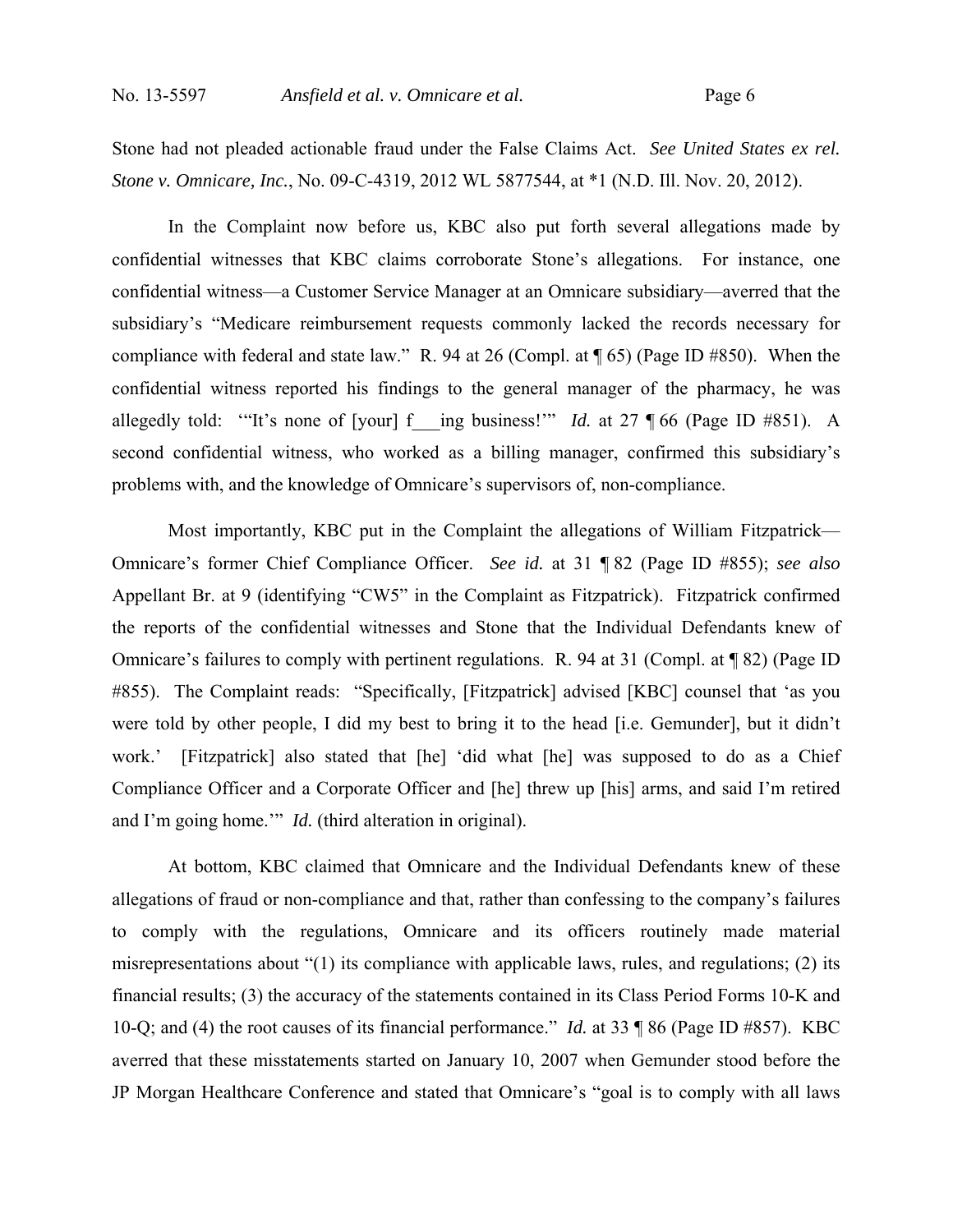and regulations" and that he was '"pleased to report that [Omnicare is] getting these matters [prior regulatory violations] behind us.'" *Id.* at 34 ¶ 88 (Page ID #858) (emphasis deleted). Gemunder made these statements, according to KBC, knowing that they were false, given Omnicare's previously acknowledged non-compliance.

 KBC further claimed that Omnicare's Form 10-Ks from 2007 to 2010 contained material misrepresentations because they stated that "[Omnicare] believe[s] that [its] billing practices materially comply with applicable state and federal requirements" and that "[Omnicare] believe[s] that [it is] in compliance in all material respects with federal, state and local laws." *Id.*  at 35 ¶ 91 (Page ID #859) (emphasis deleted). The Complaint also stated that Gemunder, Froesel, and Workman signed these misleading forms. *Id.* at 35–37 ¶¶ 91–94 (Page ID #859– 61). In the alternative, KBC claimed that Omnicare failed in its duty to disclose the audit results once it knew of them, creating an actionable omission.

In the Complaint, KBC also pleaded facts related to scienter, as it must. KBC alleged that each of the Individual Defendants knew that their statements and those of the company, which they personally prepared, were false and misleading. *Id.* at 84 ¶ 184 (Page ID #908). KBC further stated that the Individual Defendants were privy to confidential information that they had a duty to disclose, and by choosing not to do so, they acted with the requisite intent to defraud. *Id.* at 84 ¶ 185 (Page ID #908). The personal acquisition of wealth drove the Individual Defendants to commit fraud, according to KBC, and the defendants purportedly amassed wealth by permitting fraudulent Medicare and Medicaid reimbursements—which allegedly accounted for more than half of Omnicare's business during the Class Period. *Id.* at 86 ¶ 191 (Page ID #910).

### **B. Procedural History**

On July 16, 2012, Omnicare and the Individual Defendants filed a motion to dismiss under Federal Rule of Civil Procedure 12(b)(6), claiming that KBC had failed to meet the heightened pleading standard under Rule 9(b) and the PSLRA. R. 106 (Mot. to Dismiss at 1) (Page ID #1018). The defendants made three main arguments: KBC failed (1) to identify an actionable misstatement or omission; (2) to plead loss causation adequately; and (3) to allege facts leading to a strong inference of scienter. R. 106-1 at 23–49 (Mot. to Dismiss Mem. at 14–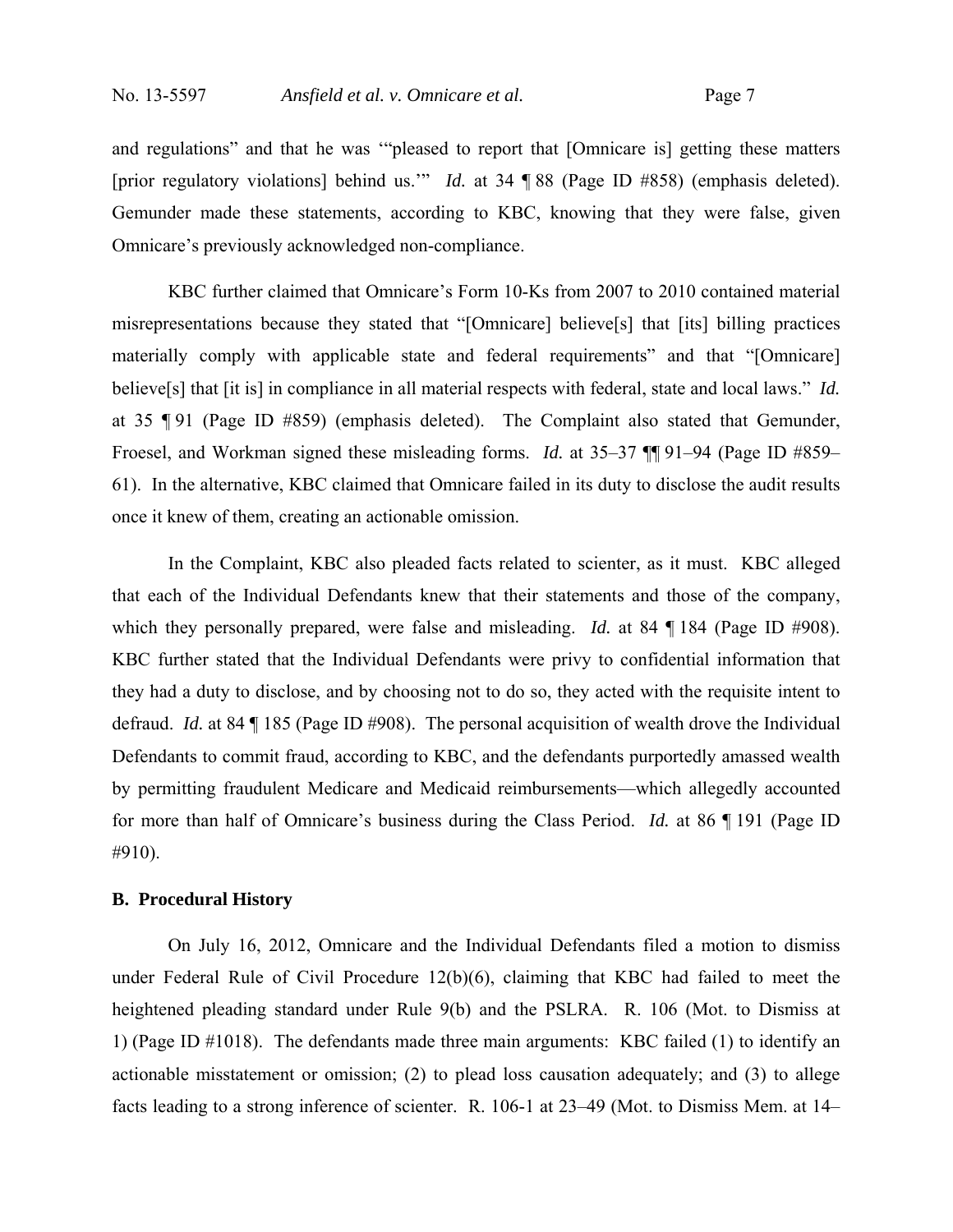40) (Page ID #1042–68). At oral argument on this motion, Omnicare focused heavily on the argument that the Complaint needed to allege that the Individual Defendants had actual knowledge that their statements regarding compliance were false in order to plead adequately an actionable misrepresentation under the PSLRA. *See* R. 135 (Feb. 14, 2013 Tr. at 20:15–22) (Page ID #1617). KBC struggled to respond to this argument and quickly turned to an as-yetunmentioned line of argument: because Stone, himself, was a senior executive, his knowledge and that of other non-defendant executives could be imputed to Omnicare. *Id.* at 47:14–23 (Page ID #1644).

 The district court rejected KBC's arguments and granted the defendants' motion to dismiss for failure to state a claim. In its opinion, the district court found that *Indiana State District Council of Laborers & Hod Carriers Pension & Welfare Fund v. Omnicare, Inc.* ("*Omnicare I*"), 583 F.3d 935 (6th Cir. 2009), governed this case. *See In re Omnicare, Inc. Sec. Litig.*, 2013 WL 1248243, at \*7 (W.D. Ky. Mar. 27, 2013). Omnicare's compliance-related statements were '"soft' information," and therefore, KBC needed to plead facts demonstrating that defendants had actual knowledge that their statements were false for a district court to find a material misrepresentation. *Id.* The district court found that KBC failed to allege such facts; in particular, it never connected one of the Individual Defendants to any specific knowledge of fraudulent claims. *Id.* at \*8–\*10. Moreover, the district court found that KBC's use of '"[o]n information and belief"' was insufficient under the plain language of the PSLRA. *Id.* at \*10 (quoting R. 94 at 21, 22 (Compl. at ¶¶ 46, 51) (Page ID #845–46)) (emphasis deleted). Additionally, the district court disagreed with KBC's imputation argument because the cases cited by KBC concerned proof of scienter, not actual knowledge for showing a material misrepresentation of soft information. *Id.* at \*11. The district court stated that the standards are different. Moreover, even if the knowledge of non-defendant senior executives were imputed to Omnicare, the district court decided that the relevant statements were not misrepresentations because they were phrased in qualified terms or stated as opinions. *Id.* at \*12–\*13. Given these findings, the district court granted the defendants' motion to dismiss under Rule 12(b)(6) and simultaneously rejected KBC's informal request to amend the Complaint. *Id.* at \*17–\*18; *see also* R. 137 at 5 (KBC Post-Hr'g Mem. at 4) (Page ID #1729) ("In the event that the Court concludes that Plaintiff's reliance, in part, on the knowledge of non-defendant Omnicare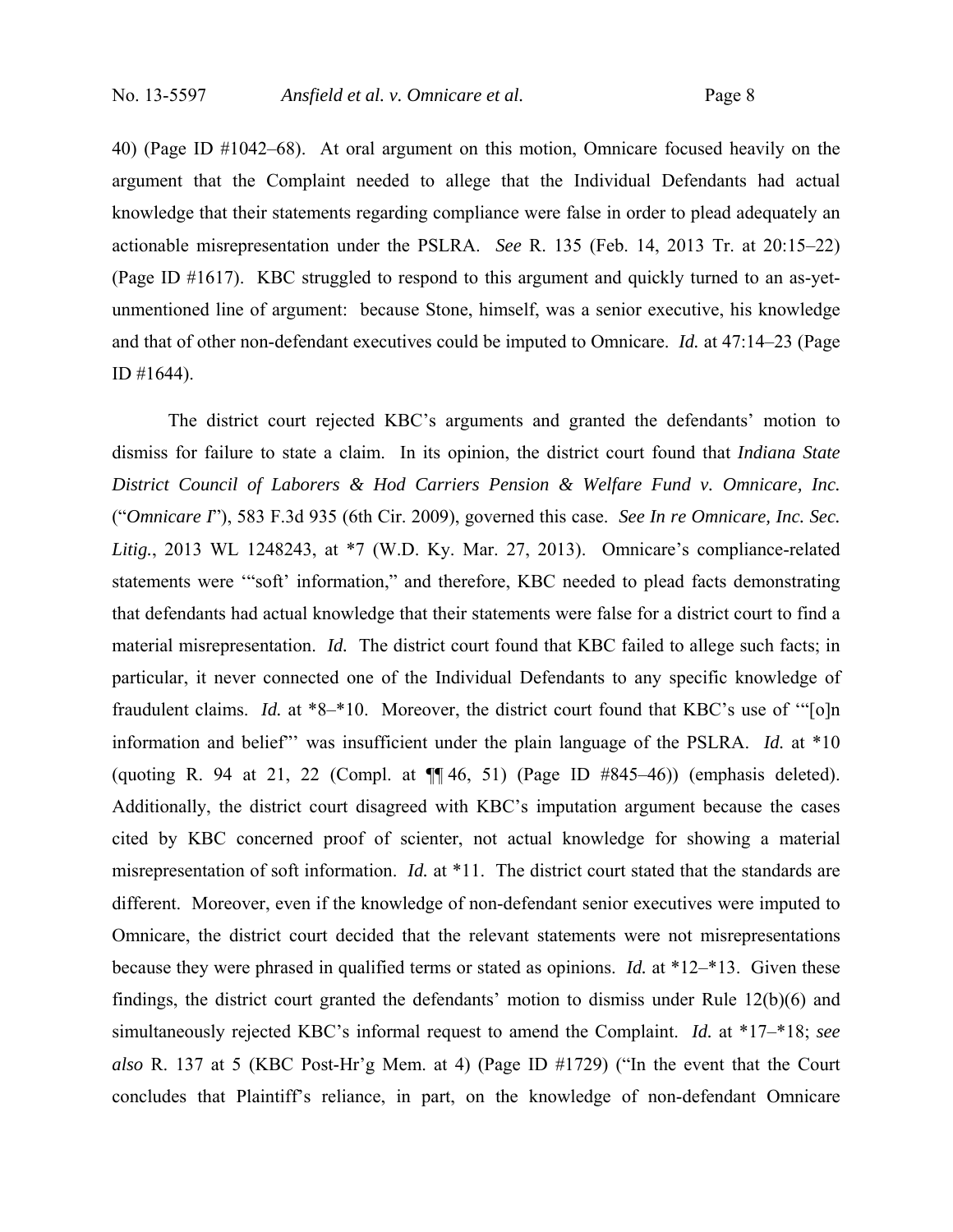executives and agents was not adequately pleaded, Plaintiff respectfully requests leave to replead in light of the knowledge by senior personnel that was pleaded, and the case law discussed above."). KBC now appeals the overall dismissal of its suit, though not the district court's decision to deny KBC leave to amend the complaint.

 While this appeal has been pending, KBC filed a motion for judicial notice, seeking to have copies of Omnicare's 2004 Charter of the Audit Committee of the Board of Directors, the Corporate Integrity Agreement of 2009, Stone's Response in Opposition to Omnicare's Motion to Dismiss Relator's Complaint ("Stone Opposition"), and Stone's Declaration filed in his *qui tam* action recognized by this court. Appellant Mot. for Judicial Notice ("Appellant MJN") at 2– 3. Omnicare opposes the motion.

 In addition, Omnicare filed its own motion for judicial notice, asking us to admit into the appellate record copies of Omnicare's 2007, 2008, and 2009 versions of its Form 10-K, its Form 10-Q filed on August 5, 2010, and the original complaint in the Stone *qui tam* action. *See*  Appellee Mot. for Judicial Notice ("Appellee MJN") at 1–2. The motion is not opposed.

## **II. MOTIONS FOR JUDICIAL NOTICE**

Before evaluating whether KBC pleaded sufficient facts to survive Omnicare's motion to dismiss under Rule 12(b)(6), we first rule upon the parties' motions for judicial notice. According to the Federal Rules of Evidence, a "court may judicially notice a[n] [adjudicative] fact that is not subject to reasonable dispute because it: (1) is generally known within the trial court's territorial jurisdiction; or (2) can be accurately and readily determined from sources whose accuracy cannot reasonably be questioned." Fed. R. Evid. 201(b). "This standard applies to appellate courts taking judicial notice of facts supported by documents not included in the record on appeal." *United States v. Ferguson*, 681 F.3d 826, 834 (6th Cir. 2012). However, "[j]udicial notice is only appropriate if 'the matter [is] beyond reasonable controversy. . . . The rule proceeds upon the theory that . . . dispensing with traditional methods of proof [should only occur] in clear cases." *Id.* (quoting Fed. R. Evid. 201(b) advisory committee's note) (final two alterations and ellipses in original). After all, judicial notice is not an alternative avenue for amending the complaint after a district court dismisses the suit for failure to state a claim.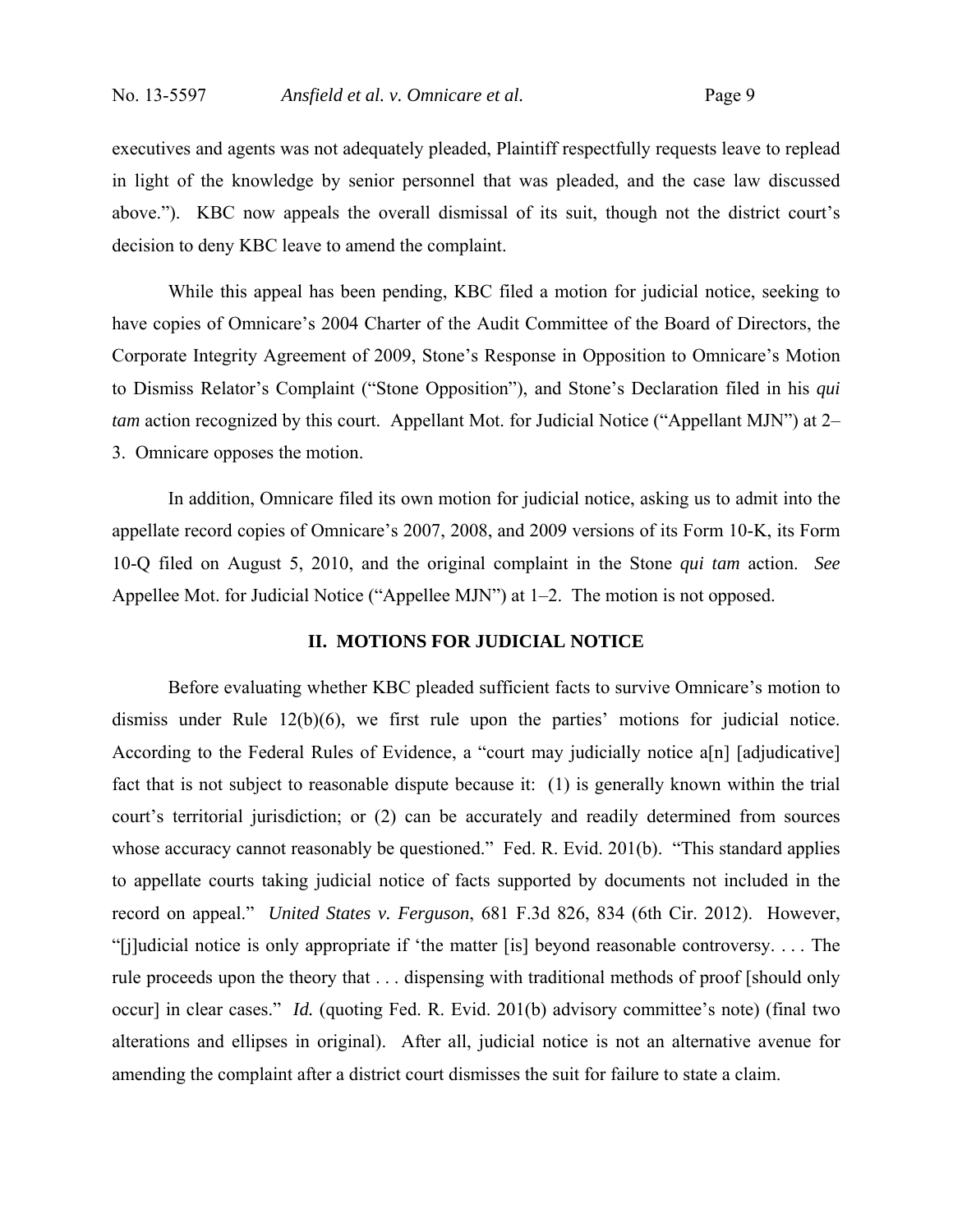# **A. KBC's Motion for Judicial Notice**

In its motion, KBC asks us to take notice of four documents: Omnicare's Audit Committee Charter, filed with the SEC in 2004; a version of Omnicare's Corporate Integrity Agreement; the Stone Opposition; and the Stone Declaration. KBC offers several different arguments in support of its motion, but each of them is flawed. Therefore, we deny KBC's motion and take judicial notice of none of the documents.

First, KBC asks us to take judicial notice of Omnicare's Audit Committee Charter, which was attached to the company's proxy statement filed with the SEC in 2004. KBC claims that "this [c]ourt may consider 'not only those documents referenced in the plaintiffs' complaint, but also documents filed with the SEC.'" Appellant MJN at 5 (quoting *Helwig v. Vencor*, 210 F.3d 612, 618 n.10 (6th Cir. 2000), *rev'd on other grounds*, 251 F.3d 540 (6th Cir. 2001) (en banc), *cert. denied*, 536 U.S. 935 (2002)); *see also id.* at 5 n.2 (citing, *inter alia*, *Kramer v. Time Warner, Inc.*, 937 F.2d 767, 774 (2d Cir. 1991)). Because the Committee Charter was filed with the SEC—and thus is a public record—KBC argues that "Defendants cannot challenge the authenticity or admissibility of the [document]." *Id.* at 6. KBC, however, misunderstands the permissible scope of judicial notice, and therefore, its argument founders for several reasons.

One, KBC misreads the panel decision in *Helwig* and the Second Circuit's decision in *Kramer*. Generally, at the motion-to-dismiss stage, a federal court may consider only the plaintiff's complaint. *Weiner v. Klais & Co., Inc.*, 108 F.3d 86, 88–89 (6th Cir. 1997). However, we have recognized that if a plaintiff references or quotes certain documents, or if public records refute a plaintiff's claim, a defendant may attach those documents to its motion to dismiss, and a court can then consider them in resolving the Rule 12(b)(6) motion without converting the motion to dismiss into a Rule 56 motion for summary judgment. *Id.* at 89. Fairness and efficiency require this practice. As the Second Circuit explained in *Kramer*, "[w]ere courts to refrain from considering such documents, complaints that quoted only selected and misleading portions of such documents could not be dismissed under Rule 12(b)(6) even though they would be doomed to failure. Foreclosing resort to such documents might lead to complaints filed solely to extract nuisance settlements." 937 F.2d at 774. The question presented in *Kramer* and to the panel in *Helwig* was whether the SEC filings were appropriate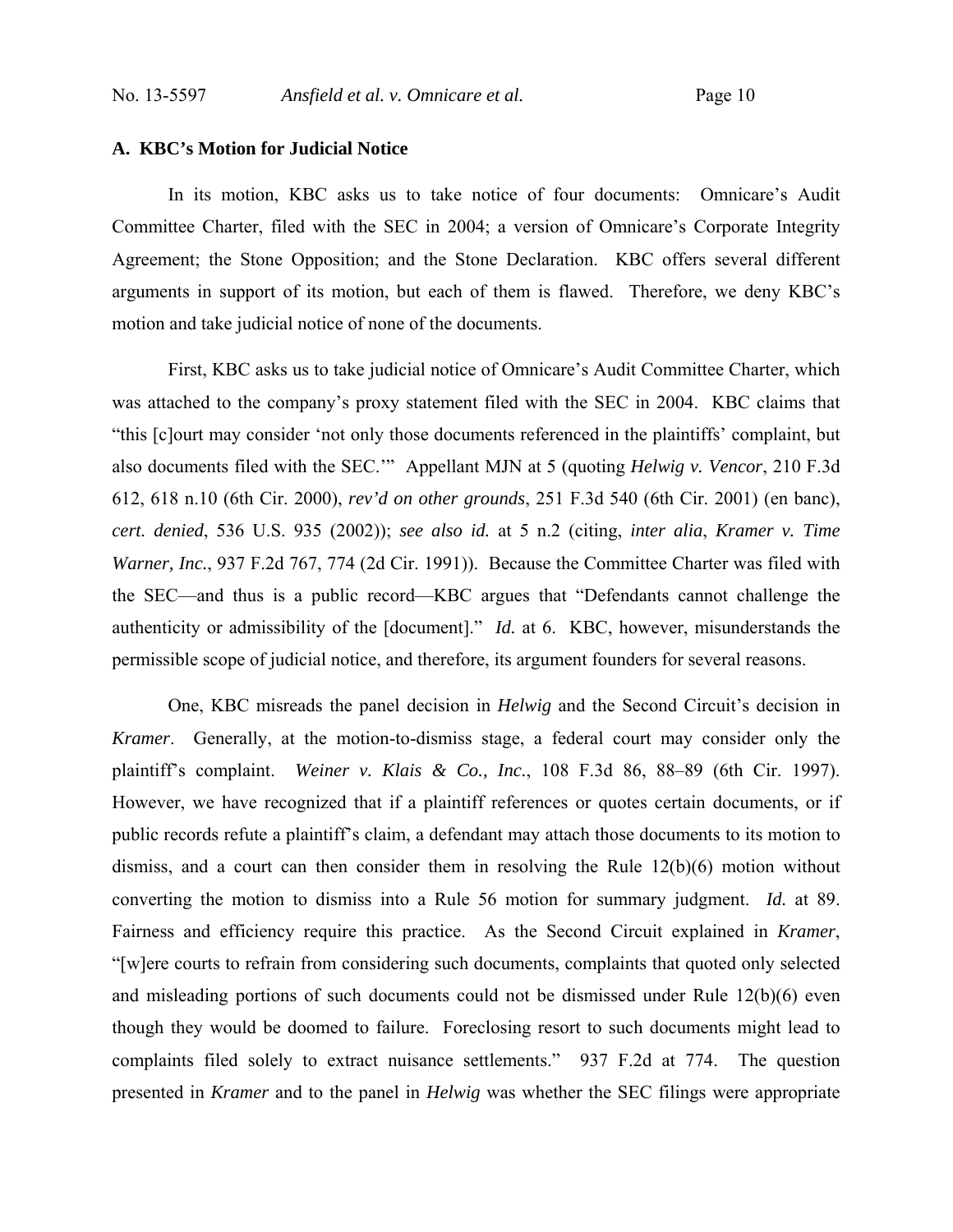"public records" to be considered at the motion-to-dismiss stage. In that context, this court and the Second Circuit decided that the *defendants* could present SEC filings to rebut the complaint's misleading statements. *See Helwig*, 210 F.3d at 618 n.10; *Kramer*, 937 F.2d at 774. Importantly, neither decision stated that a plaintiff could supplement the complaint on appeal with SEC filings. Accordingly, neither the initial panel decision in *Helwig* nor the Second Circuit decision in *Kramer* provides support for KBC's application for judicial notice of the Committee Charter.

Two, KBC cannot use its application for judicial notice as a vehicle to circumvent the Federal Rules of Civil Procedure. As plaintiff, KBC is the master of its complaint, which means that it can choose the forum in which to file and the law under which it wishes to seek relief. *See, e.g.*, *Curry v. U.S. Bulk Trans., Inc.*, 462 F.3d 536, 543 (6th Cir. 2006). In addition to these privileges, however, KBC also has the duty to put the defendants (and the court) on notice of the claims and charges against the defendants. Fed. R. Civ. P. 8(a); *Ashcroft v. Iqbal*, 556 U.S. 662, 677–78 (2009); *Conley v. Gibson*, 355 U.S. 41, 47–48 (1957). Moreover, to maintain its suit, KBC must put forth "either direct or inferential allegations [in the complaint] with respect to all material elements necessary to sustain a recovery under some viable legal theory." *Weiner*, 108 F.3d at 88 (citing *Allard v. Weitzman* (*In re DeLorean Motor Co. Sec. Litig.*), 991 F.2d 1236, 1240 (6th Cir. 1993)). Whether KBC *could* allege some facts to support a claim is not important; what is paramount at the motion-to-dismiss stage is whether KBC *did* allege sufficient facts in the Complaint. *See Guzman v. United States Dep't of Homeland Sec.*, 679 F.3d 425, 429 (6th Cir. 2012). If KBC failed to carry that burden, it could have asked the district court for permission to amend its complaint pursuant to Federal Rule of Civil Procedure 15; it would then be within the district court's discretion whether to allow amendment outside of twenty-one days. *See Hoover v. Langston Equip. Assocs., Inc.*, 958 F.2d 742, 745–46 (6th Cir. 1992). KBC does not challenge the district court's denial of KBC's awkward request to amend the Complaint, and thus, that issue is forfeited. *See Demyanovich v. Cadon Plating & Coatings, LLC*, 747 F.3d 419, 434 n.6 (6th Cir. 2014). KBC cannot circumvent this process by asking us to amend the Complaint, effectively, through the vehicle of judicial notice.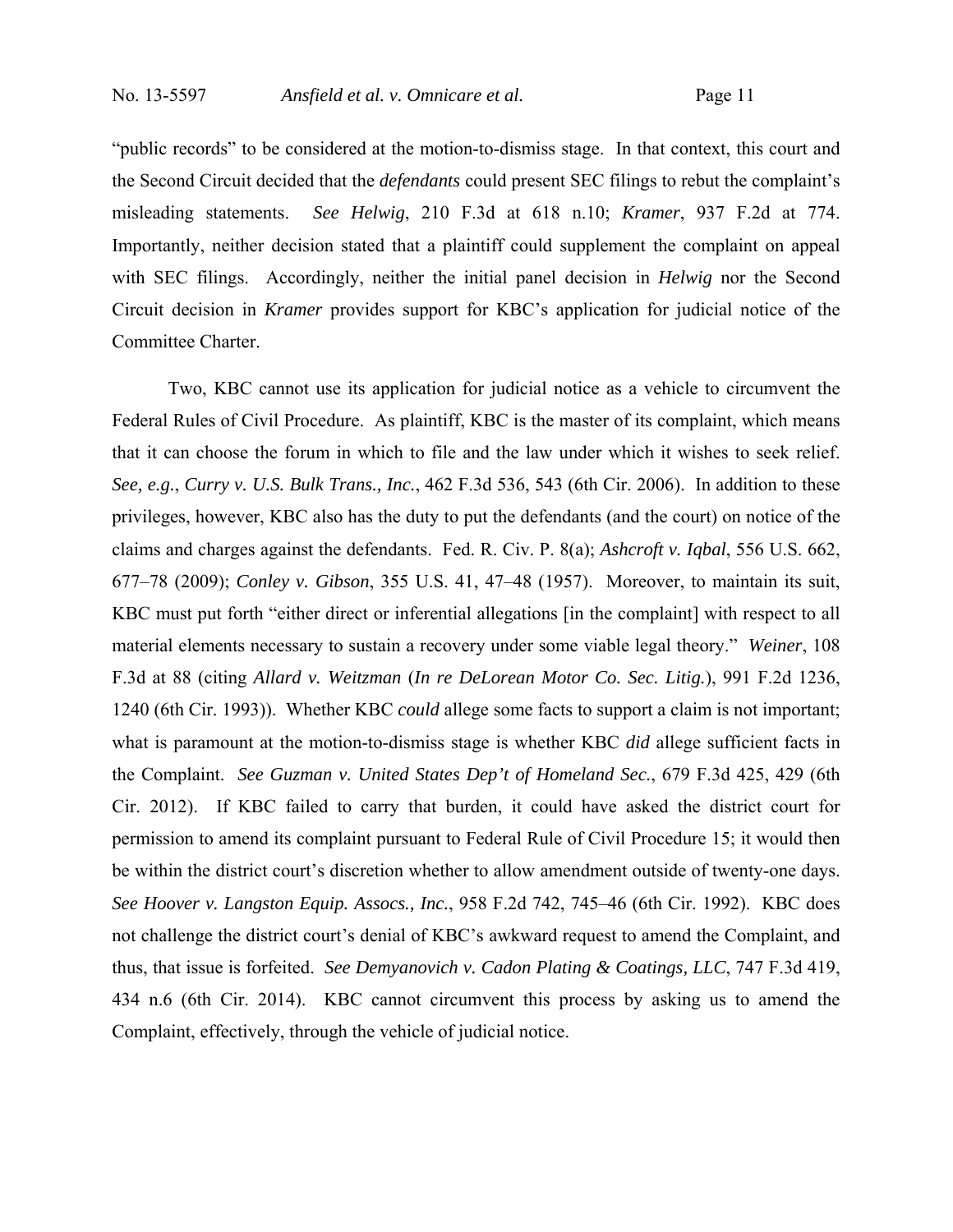Three, taking judicial notice of the existence of Omnicare's SEC filings would not save KBC's Complaint from the impact of Rule 12(b)(6). Importantly, Federal Rule of Evidence 201 allows a court to take notice of facts not subject to reasonable dispute. Under this standard, we could take notice only of the fact that Omnicare filed the Audit Committee Charter and what that filing said, but we could not consider the statements contained in the document for the truth of the matter asserted, even at the motion-to-dismiss stage. *See, e.g.*, *Davis v. City of Clarksville*, 492 F. App'x 572, 578 (6th Cir. 2012) (recognizing this distinction); *Sigler v. Am. Honda Motor Co.*, 532 F.3d 469, 476–77 (6th Cir. 2008) (same). The existence of the Audit Committee Charter does not relate to the deficiencies in KBC's complaint identified by the district court and at issue here. Therefore, there is no reason to take judicial notice of the existence of the document.

Second, KBC urges this court to take notice of a version of Omnicare's Corporate Integrity Agreement, which KBC claims was "incorporated by reference in the Complaint." Appellant MJN at 6 (referencing R. 94 at 28 (Compl. at ¶ 72) (Page ID #852)). In support, KBC cites *Ashland, Inc. v. Oppenheimer & Co., Inc.*, 648 F.3d 461, 467 (6th Cir. 2011), and *Frank v. Dana Corp.*, 646 F.3d 954, 959 (6th Cir. 2011), for the proposition that documents incorporated by reference must be considered part of the complaint. Appellant MJN at 6. This proposition finds further support in Federal Rule of Civil Procedure 10(c): "Adoption by Reference; Exhibits. A statement in a pleading may be adopted by reference elsewhere in the same pleading or in any other pleading or motion." However, KBC has failed to incorporate this document properly, failing in particular to place Omnicare or the court on notice of its contents. KBC mentions the Corporate Integrity Agreement in only one sentence of the Complaint: "C[onfidential] W[itness] 3 reported that problems surrounding Omnicare's compliance with federal and state laws governing this activity resulted in a five-year Corporate Integrity Agreement . . . with the Office of the Inspector General . . . ." R. 94 at 28 (Compl. at  $\P$  72) (Page ID #852). This statement noting the document's existence says nothing about its contents and cannot fairly be read to refer Omnicare and the court to the contents of the agreement. Accordingly, it is outside the Complaint. Moreover, this document helps KBC only if we can consider the contents of the agreement for the truth of the matter. We cannot, as explained above. Thus, there is no reason to take notice of its existence now.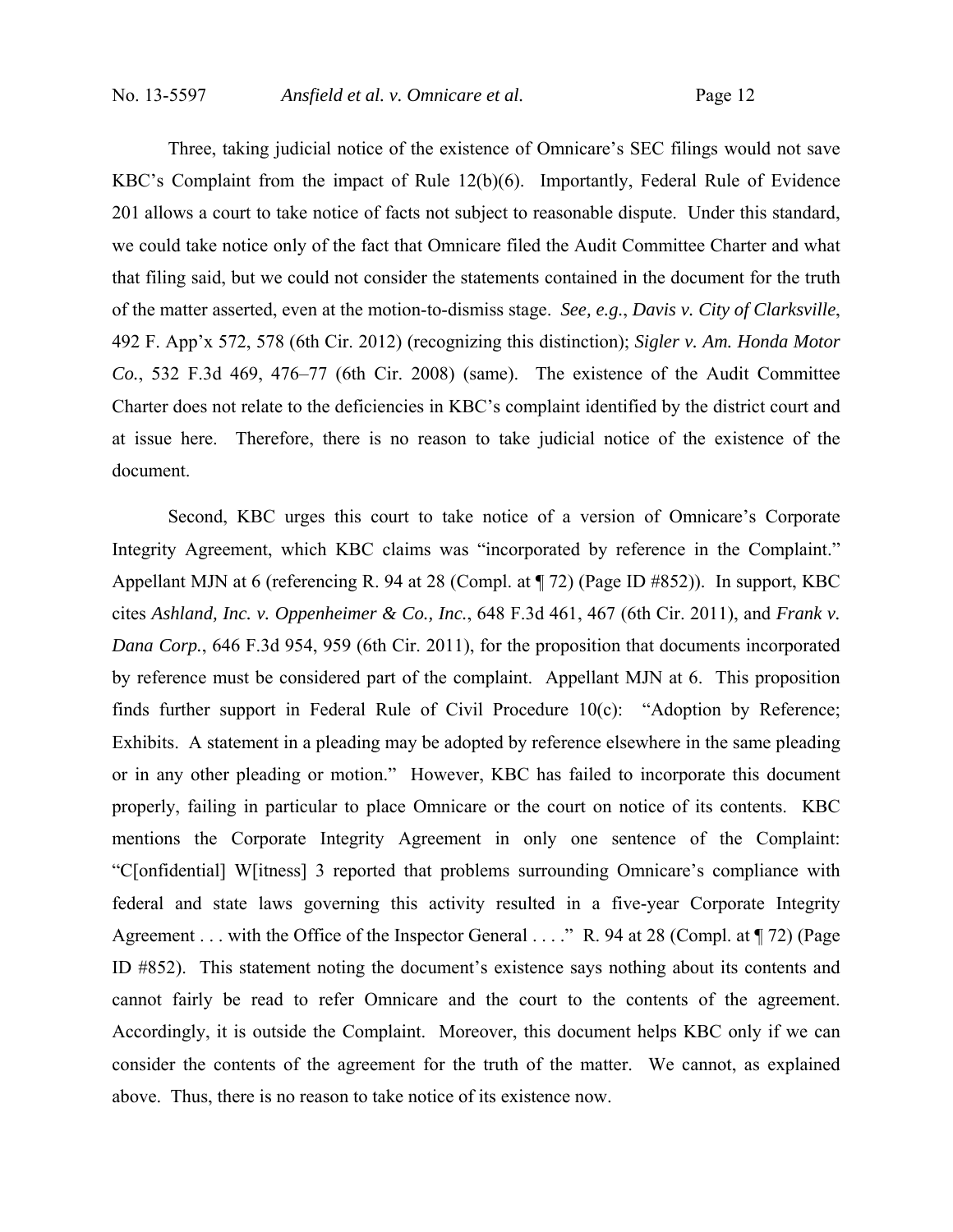Third, KBC requests that this court take notice of the Stone Opposition and the Stone Declaration because they are records from a related court proceeding. Appellant MJN at 6. Appellate courts can take notice of the actions of other courts, *see, e.g.*, *Chase Bank USA, N.A. v. City of Cleveland*, 695 F.3d 548, 553 n.2 (6th Cir. 2012); *Ferguson*, 681 F.3d at 834, but generally, a court will recognize only indisputable court actions, such as the entry of a guilty plea or the dismissal of a civil action, *see e.g.*, *Ferguson*, 681 F.3d at 834. Importantly, "a court cannot notice pleadings or testimony as true simply because these statements are filed with the court." 21B Charles Alan Wright et al., *Federal Practice and Procedure* § 5106.4 (2d ed. 2005). As a result, we could take notice only of the fact that Stone filed his opposition and declaration, but the subject matter of those filings is the heart of the matter contested in this suit. Therefore, this court cannot take notice of those filings for the truth of the matter asserted. And again, the existence of the documents does not address the deficiencies in KBC's complaint. Therefore, there is little to be gained by taking judicial notice of either of these filings.

Fourth, KBC asks that this court take notice of the Stone Declaration because it was incorporated by reference in a supplemental district-court filing. Appellant MJN at 7 n.4 (referencing R. 137 at 2 (KBC's Post-Hr'g Mem. at 1) (Page ID #1726)). As noted above, KBC needed either to incorporate the Stone Declaration into the Complaint by reference or amend the Complaint so it contained the information in the document. KBC did not do so, and it cannot now use judicial notice as a vehicle to wipe out its failure to follow proper procedure.

For these reasons, we deny in total KBC's motion for judicial notice and confine our inquiry to the facts alleged in the Complaint.

#### **B. Omnicare's Motion for Judicial Notice**

In its motion for judicial notice, Omnicare asks us to admit five documents into the record on appeal: (1) a copy of Omnicare's 2007 Form 10-K; (2) a copy of Omnicare's 2008 Form 10-K; (3) a copy of Omnicare's 2009 Form 10-K; (4) a copy of Omnicare's Form 10-Q filed with the SEC on August 5, 2010; and (5) a copy of the original complaint in the Stone *qui tam* action and the attached exhibits. *See* Appellee MJN at 1–2. Omnicare notes that the Complaint references or quotes excerpts from these documents and asks us to consider those quotations in their full context. *Id.* at 2–3. Importantly, it does not request that we consider the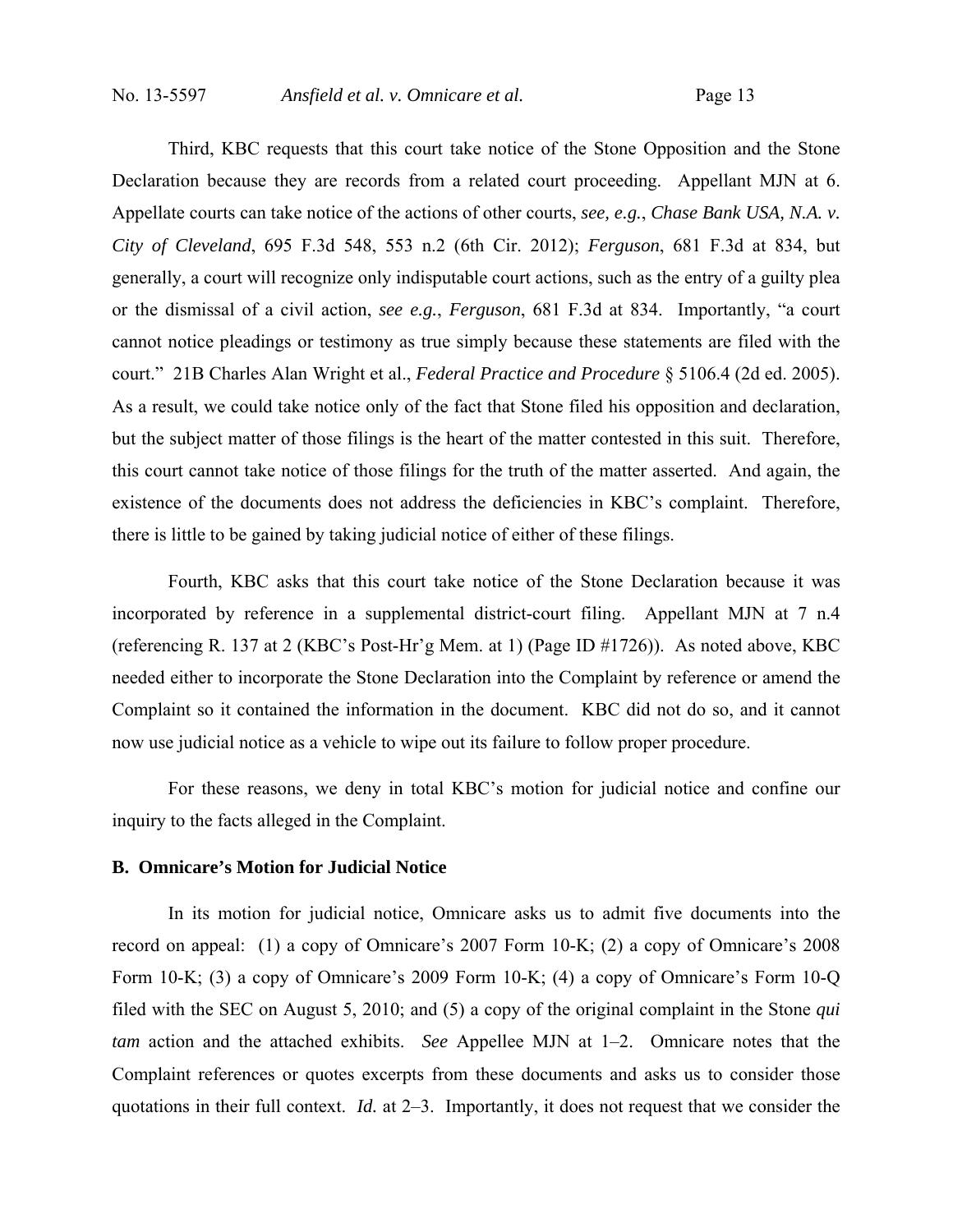documents for the truth of their content. By proceeding in this fashion, Omnicare follows the well-worn path marked by cases such as *Sigler*, 532 F.3d at 476–77, and *Ashland*, 648 F.3d at 467. Therefore, we grant Omnicare's motion and will consider the quotations in the Complaint in the context of the full documents from which they were taken.

### **III. STANDARD OF REVIEW**

We turn now to the heart of this appeal: whether the district court erred in dismissing KBC's complaint. We review de novo a district court's decision to grant a motion to dismiss pursuant to Federal Rule of Civil Procedure 12(b)(6). *Watson Carpet & Floor Covering, Inc. v. Mohawk Indus., Inc.*, 648 F.3d 452, 456 (6th Cir. 2011). On review, we accept plaintiff's allegations as true and construe the complaint in its favor, *Kottmyer v. Maas*, 436 F.3d 684, 688 (6th Cir. 2006), but the complaint's "[f]actual allegations must be enough to raise a right to relief above the speculative level," *Bell Atl. Corp. v. Twombly*, 550 U.S. 544, 555 (2007). "[C]onclusory allegations or legal conclusions masquerading as factual allegations will not suffice." *Watson Carpet*, 648 F.3d at 457 (internal quotation marks omitted; alteration in original). "Further, we may affirm the district court's dismissal of [p]laintiffs' claims on any grounds, including those not relied on by the district court." *Zaluski v. United Am. Healthcare Corp.*, 527 F.3d 564, 570 (6th Cir. 2008) (citing *Hoffman v. Comshare, Inc.* (*In re Comshare, Inc. Sec. Litig.*), 183 F.3d 542, 548–49 (6th Cir. 1999)).

### **IV. LEGAL STANDARDS**

For us to reverse the district court, KBC must show that it pleaded "enough facts [as to each element of the cause of action to state a claim to relief that is plausible on its face." *Twombly*, 550 U.S. at 570. There are six elements to a securities-fraud suit under § 10(b) of the 1934 Act and SEC Rule 10b-5<sup>1</sup>: "(1) a material misrepresentation or omission by the defendant; (2) scienter; (3) a connection between the misrepresentation or omission and the purchase or sale of a security; (4) reliance upon the misrepresentation or omission; (5) economic loss; and (6) loss

<sup>&</sup>lt;sup>1</sup>The United States Supreme Court has recognized that "[t]he scope of Rule 10b-5 is coextensive with the coverage of § 10(b) ...." *SEC v. Zandford*, 535 U.S. 813, 816 n.1 (2002) (citing *United States v. O'Hagan*, 521 U.S. 642, 651 (1997); *Ernst & Ernst v. Hochfelder*, 425 U.S. 185, 214 (1976)). As a result, like the Supre Court, "we [will] use § 10(b) to refer to both the statutory provision and the Rule." *Id.*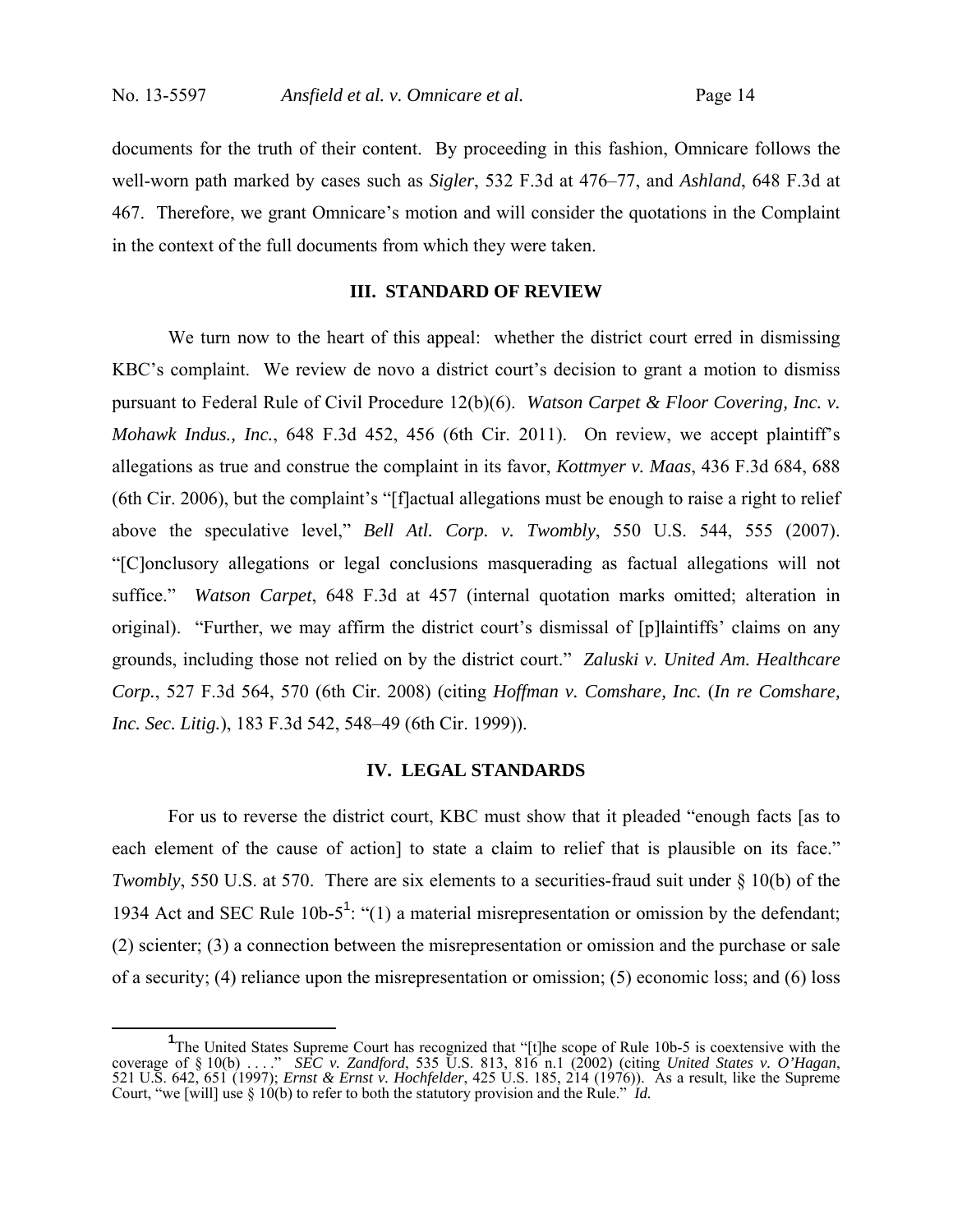causation." *Matrixx Initiatives, Inc. v. Siracusano*, 131 S. Ct. 1309, 1317 (2011) (internal quotation marks omitted). On appeal, the parties dispute two elements that are relevant for this decision—Element One (a material misrepresentation or omission) and Element Two (scienter). Our court has covered the standards for pleading these elements many times, and yet for all of our efforts and many pronouncements, the precise requirements for sufficiently pleading them, at least in this circuit, remain somewhat hazy and muddled. Therefore, before analyzing KBC's actual allegations, we will attempt to state the doctrine simply and in a straightforward manner in the hope of clearing away any confusion.

#### **A. Element One: Material Misrepresentation or Omission**

Successfully pleading an actionable material misrepresentation or omission requires a plaintiff to allege facts demonstrating two things: (1) that a defendant made a statement or omission that was false or misleading; and (2) that this statement or omission concerned a material fact. *See, e.g.*, *Matrixx*, 131 S. Ct. at 1318. General allegations of these two components, however, are not enough. Under Federal Rule of Civil Procedure 9(b) and the PSLRA, a plaintiff's complaint must also "allege the time, place, and content of the alleged misrepresentation [or omission] on which he or she relied [and] the fraudulent scheme ...." *Indiana State Dist. Council of Laborers & Hod Carriers Pension & Welfare Fund v. Omnicare, Inc.* ("*Omnicare II*"), 719 F.3d 498, 503 (6th Cir. 2013) (internal quotation marks omitted), *cert. granted*, 2014 WL 801097 (Mar. 3, 2014) (No. 13-435). Unfortunately for all involved, reciting these talismanic standards actually does little to clarify the doctrine because we have created and conflated different tests and concepts in our prior decisions for evaluating this element. Specifically, we have failed to recognize that we must apply a different analytical framework to cases based on affirmative misrepresentations, as opposed to omissions, and that different rules apply when the misrepresentation or omission concerns hard, as opposed to soft, information.

#### **1. Actionable Misrepresentation**

A misrepresentation is an affirmative statement that is misleading or false. When an alleged misrepresentation concerns "hard information"—"typically historical information or other factual information that is objectively verifiable"—it is actionable if a plaintiff pleads facts showing that the statement concerned a material fact and that it was objectively false or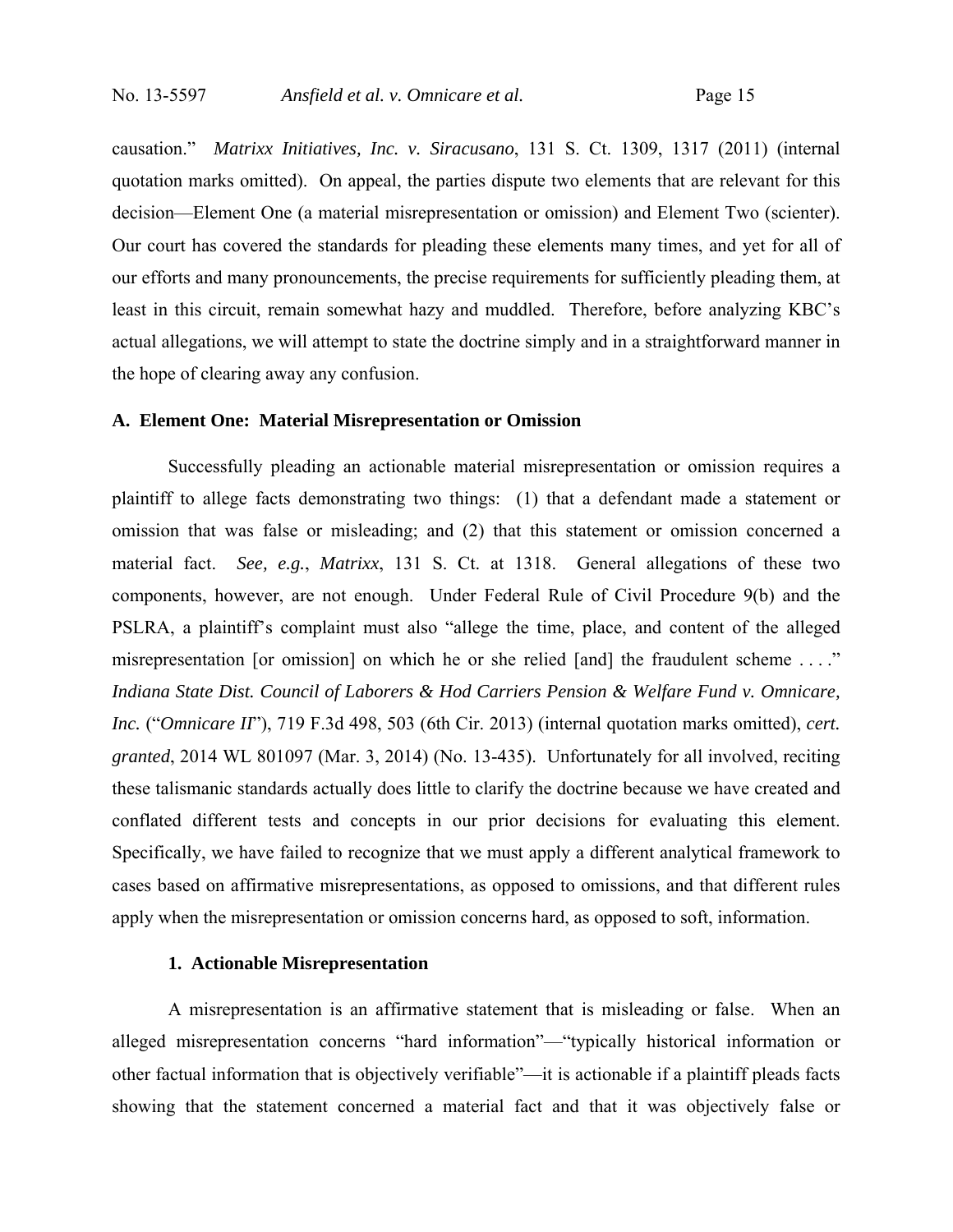misleading. *Murphy v. Sofamor Danek Grp., Inc.* (*In re Sofamor Danek Grp., Inc.*), 123 F.3d 394, 401 (6th Cir. 1997) (internal quotation marks omitted); *see City of Monroe Emps. Ret. Sys. v. Bridgestone Corp.*, 399 F.3d 651, 669–70 (6th Cir. 2005). When an alleged misrepresentation concerns "soft information," which "includes predictions and matters of opinion," *id.*, a plaintiff must additionally plead facts showing that the statement was "made with knowledge of its falsity," *Omnicare I*, 583 F.3d at 945–46.

It is this latter type of alleged misrepresentation that is at issue here and that has given us and other courts such trouble because it adds a subjective inquiry to an otherwise objective element, thus conflating two elements of the six-element cause of action—an actionable misrepresentation and scienter. *See, e.g.*, *Brown v. Credit Suisse First Bos. LLC* (*In re Credit Suisse First Bos. Corp. Sec. Litig.*), 431 F.3d 36, 48 (1st Cir. 2005) (recognizing that "the subjective aspect of the falsity requirement and the scienter requirement essentially merge"), *overruled on other grounds by Tellabs, Inc. v. Makor Issues & Rights, Ltd.*, 551 U.S. 308 (2007); *In re Salomon Analyst AT&T Litig.*, 350 F. Supp. 2d 455, 466 (S.D.N.Y. 2004) (recognizing same). Until now, we have ignored this merger of elements and analyzed whether a defendant had actual knowledge under both Elements One and Two. *See, e.g.*, *Omnicare I*, 583 F.3d at 945–47 (analyzing knowledge of falsity under the material-misrepresentation requirement); *Zaluski*, 527 F.3d at 573 (same); *City of Monroe*, 399 F.3d at 670–76, 684–88 (analyzing knowledge of falsity under both requirements). In doing so, we have muddled the analytical framework, making it more difficult for lower courts and parties to evaluate whether a plaintiff has sufficiently pleaded a cause of action.

In the end, we must choose one way or the other to analyze a defendant's actual knowledge. Whether courts choose to evaluate this subjective component as part of their material-misrepresentation analysis or their scienter analysis makes little difference for the parties. Under either approach, Plaintiffs will need to allege particular facts demonstrating that defendants had actual knowledge that their statements concerning soft information were false or misleading at the time that they were made. But for the sake of clarity, it makes the most sense to adopt the First Circuit's approach and conceive of this additional requirement as raising the bar for alleging scienter. *See In re Credit Suisse*, 431 F.3d at 48–49; *see also* Wendy Gerwick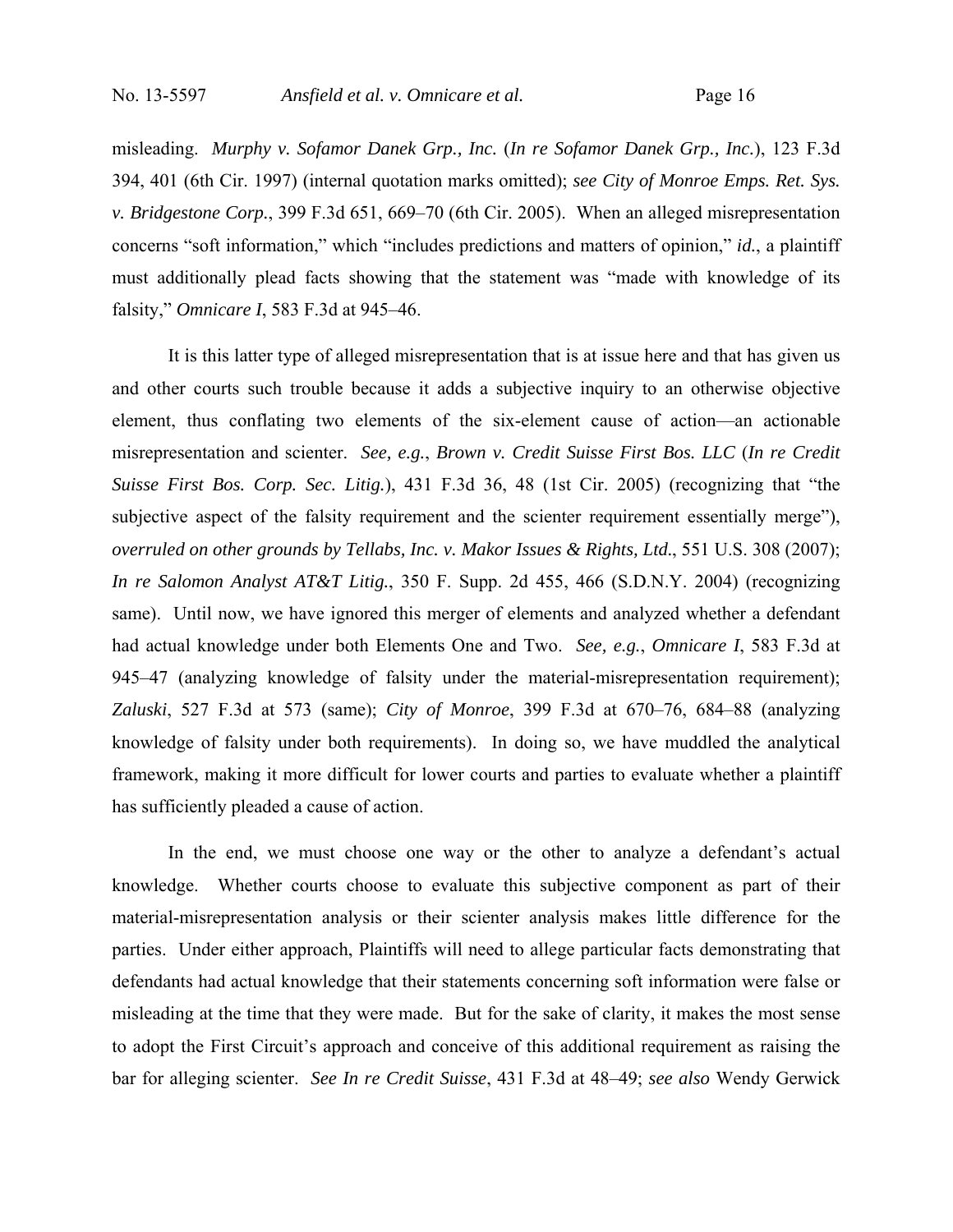Couture, *Opinions Actionable as Securities Fraud*, 73 La. L. Rev. 381, 394–401 (2013). Doing so would allow courts to evaluate materiality and whether the statement was misleading or false—two objective inquiries—under the material-misrepresentation prong and then to save all subjective inquiries for the scienter analysis. In addition, whether someone made a statement with the knowledge that it was false is, at bottom, a question of someone's state of mind—the general subject of a scienter inquiry.

### **2. Actionable Omission**

In lieu of targeting a defendant's misleading or false statements, a plaintiff may focus on a defendant's omission—its failure to disclose information when it had a duty to do so. "A duty to affirmatively disclose 'may arise when there is insider trading, a statute requiring disclosure,' or, as relevant in this case, 'an inaccurate, incomplete[,] or misleading prior disclosure.'" *City of Monroe*, 399 F.3d at 669 (quoting *In re Digital Island Sec. Litig.*, 357 F.3d 322, 329 n.10 (3d Cir. 2004)). To complicate matters further, when a person or corporation comes into possession of information that makes a prior statement "inaccurate, incomplete, or misleading," different duties to disclose the new information arise, perhaps unsurprisingly, depending on whether the new information is hard or soft. If the new information is hard, then a person or corporation has a duty to disclose it if it renders a prior disclosure objectively inaccurate, incomplete, or misleading. *See Zaluski*, 527 F.3d at 576 (citing *City of Monroe*, 399 F.3d at 673)*.* If the new information is soft, then a person or corporation has a duty to disclose it "'only if [it is] virtually as certain as hard facts'" and contradicts the prior statement. *Sofamor Danek*, 123 F.3d at 402 (quoting *Starkman v. Marathon Oil Co.*, 772 F.2d 231, 241 (6th Cir. 1985)). In other words, the new information must be so concrete that the defendant must have actually known that the new information renders the prior statement misleading or false and still did not disclose it. Whether newly acquired soft information is sufficiently concrete to trigger a duty to disclose will undoubtedly depend upon the facts in a given case, and the nature of both the prior disclosure and the new information will determine whether new information makes a prior disclose false or misleading.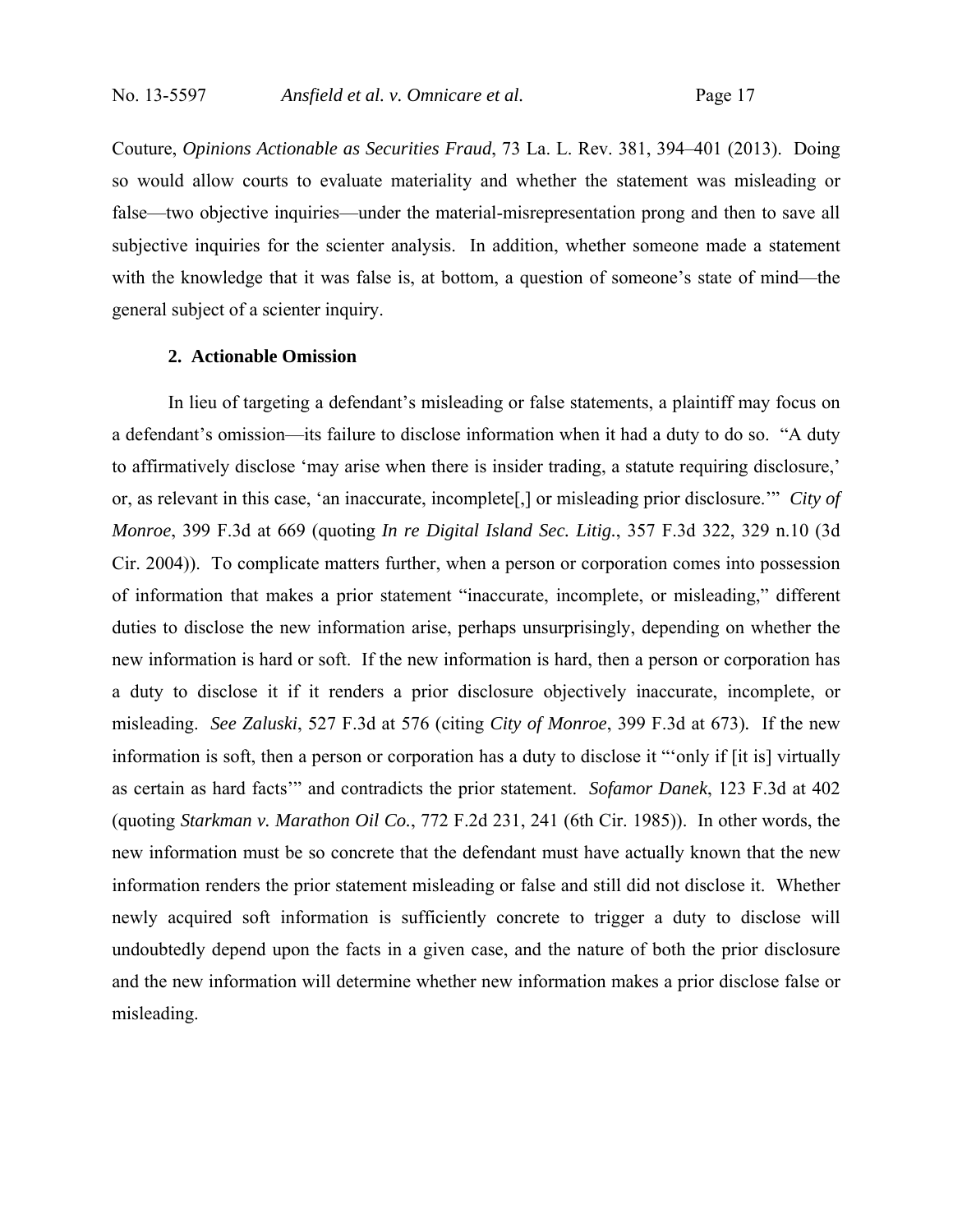### **3. Materiality**

Regardless of whether a plaintiff chooses to proceed under a misrepresentation theory or one based on an omission, he will have to allege facts that satisfy  $\S 10(b)$ 's materiality component. Unfortunately, the analytic approach for evaluating "materiality" is not much clearer than the first part of this element.

The purpose of "the materiality requirement is not to 'attribute to investors a child-like simplicity, an inability to grasp the probabilistic significance of [opinion statements],' but to filter out essentially useless information that a reasonable investor would not consider significant, even as part of a larger 'mix' of factors to consider in making his investment decision." *Basic, Inc. v. Levinson*, 485 U.S. 224, 234 (1988) (quoting *Flamm v. Eberstadt*, 814 F.2d 1169, 1175 (7th Cir. 1987)). To this end, we have said before that "[m]isrepresented or omitted facts are material only if a reasonable investor would have viewed the misrepresentation or omission as 'having significantly altered the total mix of information made available.'" *Sofamor Danek*, 123 F.3d 394, 400 (6th Cir. 1997) (quoting *Basic, Inc.*, 485 U.S. at 232). Put another way, a "'fact is material if there is a substantial likelihood that a reasonable shareholder would consider it important in deciding how to vote.'" *Basic, Inc.*, 485 U.S. at 231 (quoting *TSC Indus., Inc. v. Northway, Inc.*, 426 U.S. 438, 449 (1976)). "'Immaterial statements include vague, soft, puffing statements or obvious hyperbole' upon which a reasonable investor would not rely." *Public Sch. Teachers' Pension & Ret. Fund of Chi. v. Ford Motor Co.* (*In re Ford Motor Co. Sec. Litig.*), 381 F.3d 563, 570 (6th Cir. 2004) (quoting *In re K-tel Int'l, Inc. Sec. Litig.*, 300 F.3d 881, 897 (8th Cir. 2002)).

This standard and these examples, however, are vague and provide little guidance in close cases. At first glance, this doctrine might appear "both clever and intuitively sensible," but it has the potential to "look more like a heuristic rather than an entirely legitimate doctrine" when used too often "at the motion to dismiss stage (where materiality, being a fact question, typically should not be decided) . . . ." Stephen M. Bainbridge & G. Mitu Gulati, *How Do Judges Maximize? (The Same Way Everybody Else Does—Boundedly): Rules of Thumb in Securities Fraud Opinions*, 51 Emory L.J. 83, 115 (2002). In general, the federal judiciary has a limited understanding of investor behavior and the actual economic consequences of certain statements.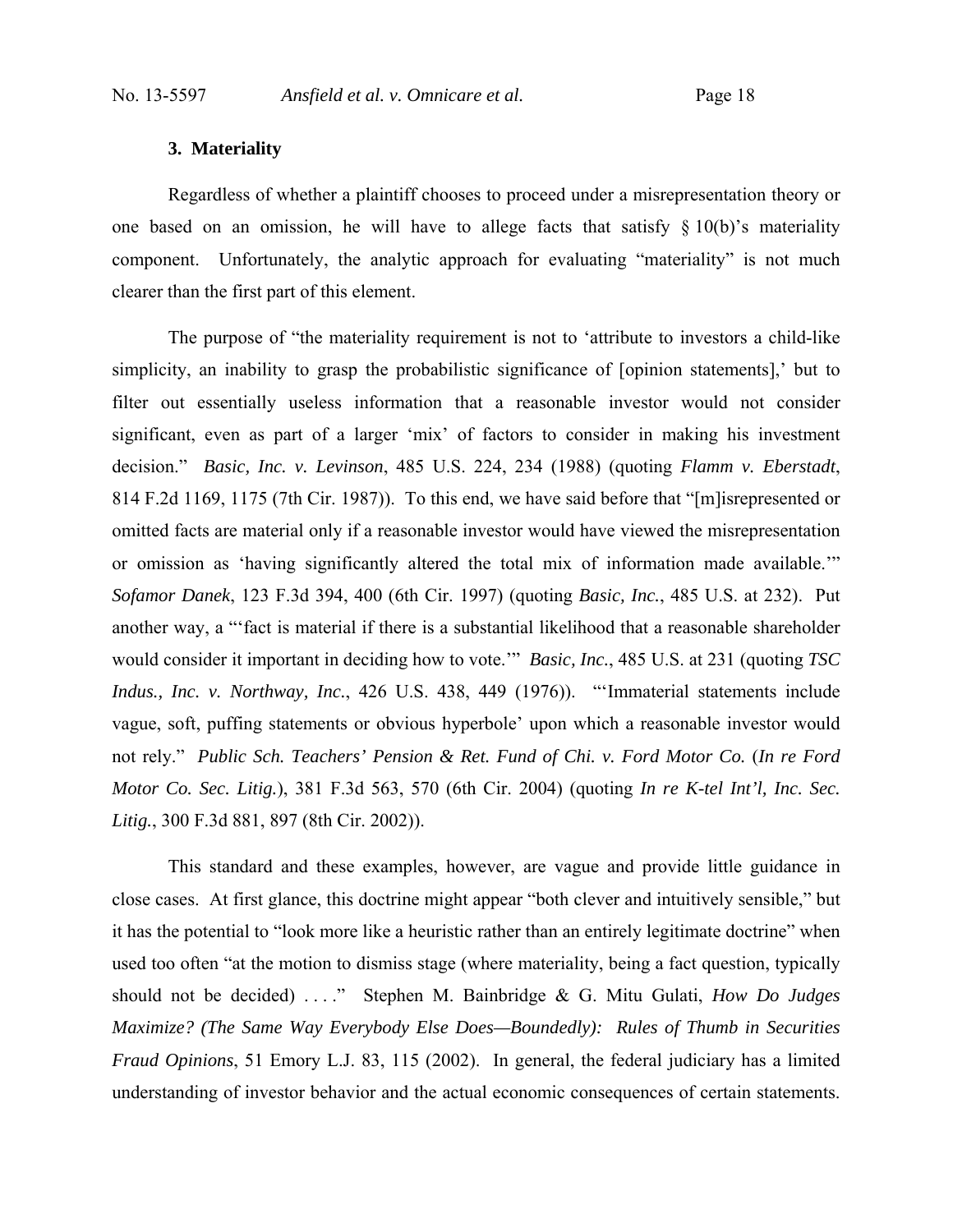Thus, we must tread lightly at the motion-to-dismiss stage, engaging carefully with the facts of a given case and considering them in their full context. *See* Jennifer O'Hare*, The Resurrection of the Dodo: The Unfortunate Re-emergence of the Puffery Defense in Private Securities Fraud Actions*, 59 Ohio St. L.J. 1697, 1727–1731 (1998) (illuminating the importance of context to materiality determinations). Otherwise, we risk prematurely dismissing suits on the basis of our intuition.

#### **B. Element Two: Scienter**

To satisfy Element Two, plaintiffs must plead facts showing that defendants had a "mental state embracing intent to deceive, manipulate or defraud." *In re Comshare*, 183 F.3d at 548 (quoting *Ernst & Ernst v. Hochfelder*, 425 U.S. 185, 194 (1976)). In the past, we have read this language to require plaintiffs to allege facts showing that defendants acted with at least recklessness. *Helwig v. Vencor, Inc.*, 251 F.3d 540, 550 (6th Cir. 2001) (en banc). However, when plaintiffs accuse defendants of misrepresenting or omitting soft information, as KBC does in this case, plaintiffs must plead facts showing that the defendants knowingly misrepresented or omitted facts to deceive, manipulate, or defraud the public. *Omnicare II*, 719 F.3d at 505; *Omnicare I*, 583 F.3d at 945–46.

In run-of-the-mill fraud cases, KBC could allege this mental state "generally," Rule 9(b), but in securities-fraud actions, Congress has imposed a higher standard, requiring plaintiffs to "state with particularity facts giving rise to a strong inference that the defendant acted with the required state of mind," 15 U.S.C. § 78u-4(b)(2). Interpreting this language, the Supreme Court has created a three-part test for lower courts to apply in assessing the sufficiency of a plaintiff's scienter allegations. *See Tellabs, Inc. v. Makor Issues & Rights, Ltd.*, 551 U.S. 308, 322–23 (2007). First, a court must "accept all factual allegations in the complaint as true." *Id.* at 322. Second, a court "must consider the complaint in its entirety" and decide "whether *all* of the facts alleged, taken collectively, give rise to a strong inference of scienter, not whether any individual allegation, scrutinized in isolation, meets that standard." *Id.* at 322–23. Third, assuming that plaintiff's allegations create a "powerful or cogent" inference of scienter, *id.* at 323, a court must compare this inference with other competing possibilities, allowing the complaint to go forward "only if a reasonable person would deem the inference of scienter cogent and at least as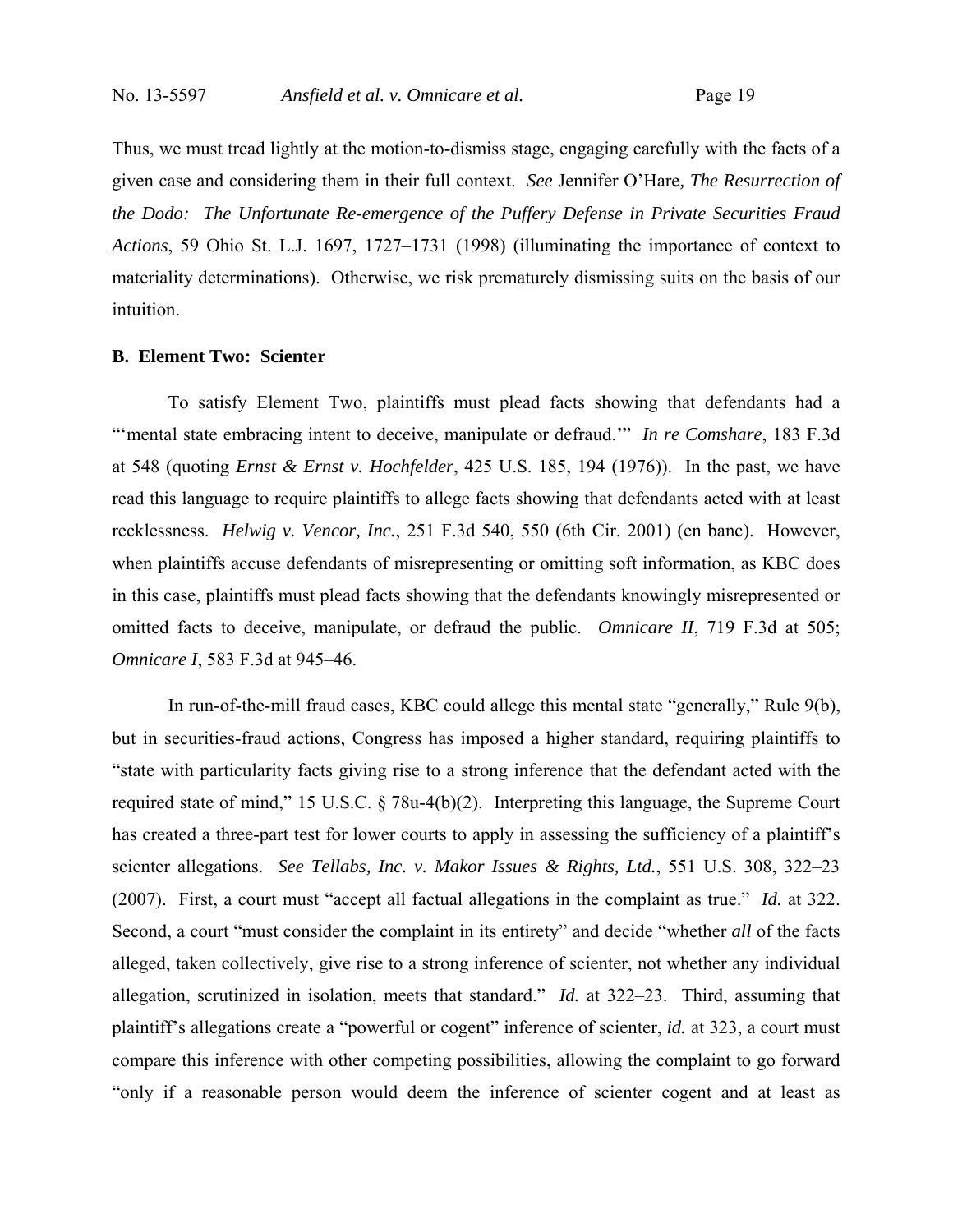compelling as any opposing inference one could draw from the facts alleged," *id.* at 324. *See also Frank v. Dana Corp.*, 547 F.3d 564, 570–71 (6th Cir. 2008) (adopting this approach).

When the defendant is an individual, we examine the facts and apply this test in a rather straightforward manner, considering factors such as whether there was:

(1) insider trading at a suspicious time or in an unusual amount; (2) divergence between internal reports and external statements on the same subject; (3) closeness in time of an allegedly fraudulent statement or omission and the later disclosure of inconsistent information; (4) evidence of bribery by a top company official; (5) existence of an ancillary lawsuit charging fraud by a company and the company's quick settlement of that suit; (6) disregard of the most current factual information before making statements; (7) disclosure of accounting information in such a way that its negative implications could only be understood by someone with a high degree of sophistication; (8) the personal interest of certain directors in not informing disinterested directors of an impending sale of stock; and (9) the self-interested motivation of defendants in the form of saving their salaries or jobs.

*Helwig*, 251 F.3d at 552. The more of these factors that are present, the stronger the inference that the defendant made his statement with the requisite state of mind.

This analysis can become much more complicated when the defendant is a corporation because there is the additional question of whose knowledge and state of mind matters. For liability to attach to the corporation, must the person misrepresenting a material fact in the name of the corporation have also done so with scienter, or is it enough that some person in the corporate structure had the requisite state of mind? If the latter conception is correct, how high in the hierarchy of the corporation must the person with scienter be, and what must his relationship be to the statement? Our sister circuits have answered these questions differently; scholars disagree; and we have been less than precise in our prior pronouncements. Therefore, we try once more to survey the terrain and explain where we stand on the doctrine of collective corporate scienter.

### **1. The Lay of the Land**

In 2004, the Fifth and Eleventh Circuits adopted a narrow view in keeping with commonlaw-fraud principles, allowing scienter to be imputed to the corporation only under a theory of *respondeat superior*. These circuits "look to the state of mind of the individual corporate official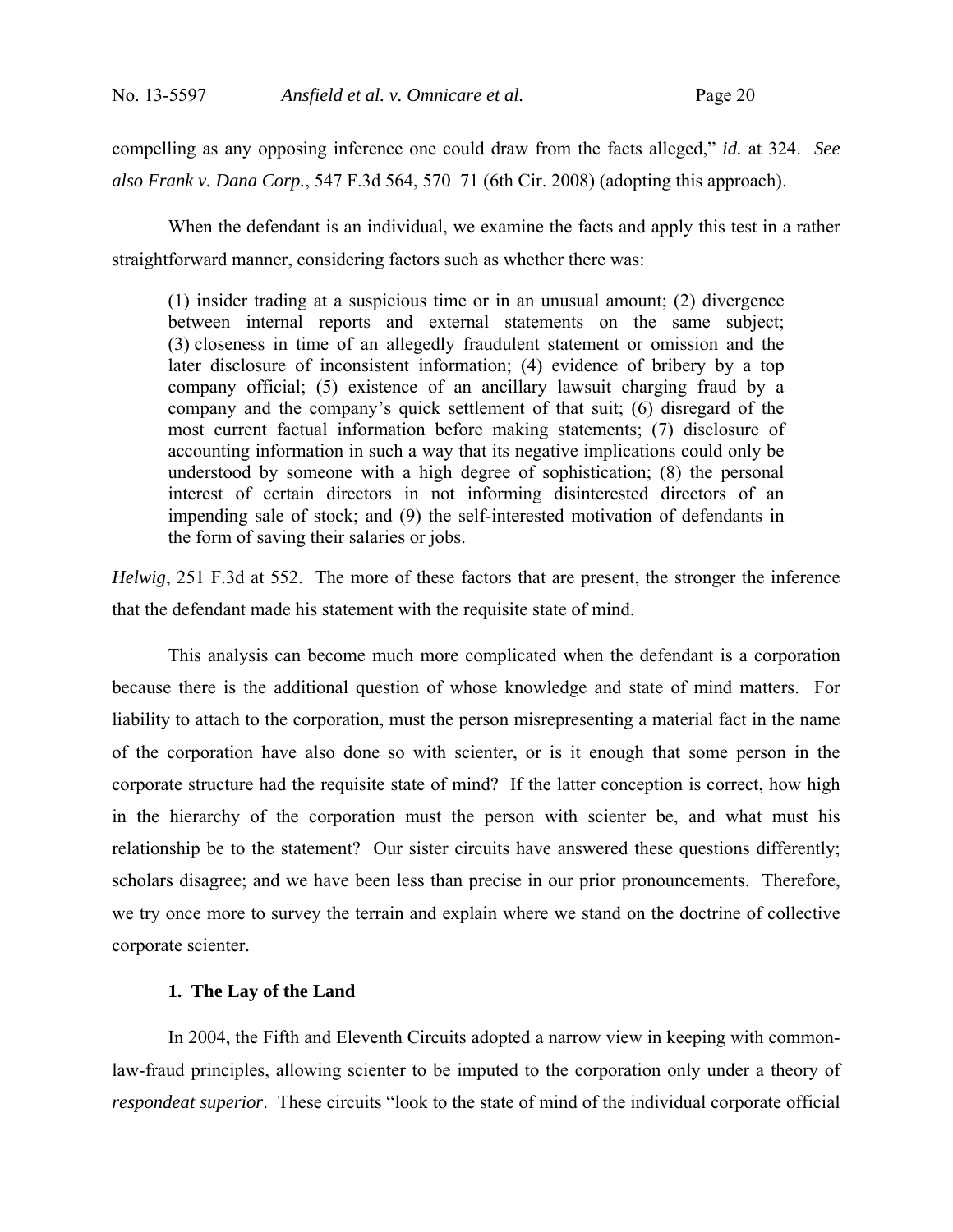or officials who make or issue the statement (or order or approve it or its making or issuance, or who furnish information or language for inclusion therein, or the like) rather than generally to the collective knowledge of all of the corporation's officers and employees acquired in the course of their employment." *Southland Sec. Corp. v. Inspire Ins. Solutions, Inc.*, 365 F.3d 353, 366 (5th Cir. 2004); *see also Phillips v. Scientific-Atlanta, Inc.*, 374 F.3d 1015, 1018–19 (11th Cir. 2004) (implicitly adopting this approach). For support, these circuits cite general common-law fraud principles and cases from other circuits noting that "'there is no case law [as of 2004] supporting an independent collective scienter theory.'" *Southland*, 365 F.3d at 366 (quoting *Nordstrom, Inc. v. Chubb & Son, Inc.*, 54 F.3d 1424, 1435 (9th Cir. 1995)).

A year later, a panel of this court took a very different approach, allowing the knowledge of a corporate officer to be imputed to the corporation even though that officer did not issue the false or misleading statement. *See City of Monroe*, 399 F.3d at 688–90. In that case, the plaintiffs alleged that the corporation made several material misrepresentations in its annual report, and we held that these statements were actionable. *Id.* at 680–81. Plaintiffs also alleged that the CEO had actual knowledge that these statements were false or misleading, and we held that this knowledge could be attributed to the corporation, even though the complaint failed to link the CEO to the issuance of the statements. *Id.* at 688–89. As a result, we decided that the plaintiffs' suit could go forward against the corporation, our having concluded that plaintiffs adequately pleaded Element One and Element Two. *Id.* at 689. Importantly, because the plaintiffs did not claim that the CEO issued the misrepresentations, we dismissed the suit against the CEO in his personal capacity. *Id.* at 690. In adopting this more expansive view of collective corporate scienter, we cited a securities-regulation treatise and analogized from a Tenth Circuit case. *See id.* at 688 (citing 2 Thomas Lee Hazen, *Treatise on the Law of Securities Regulation* § 12.8[4], at 444 (4th ed. 2002); *Adams v. Kinder-Morgan, Inc.*, 340 F.3d 1083, 1106 (10th Cir. 2003)).

Several years later, the Second, Seventh, and Ninth Circuits weighed in, though none of these circuits sided fully with either camp in this circuit split. The Seventh Circuit recognized that "it is possible to draw a strong inference of corporate scienter without being able to name the individuals who concocted and disseminated the fraud." *Makor Issues & Rights, Ltd. v. Tellabs*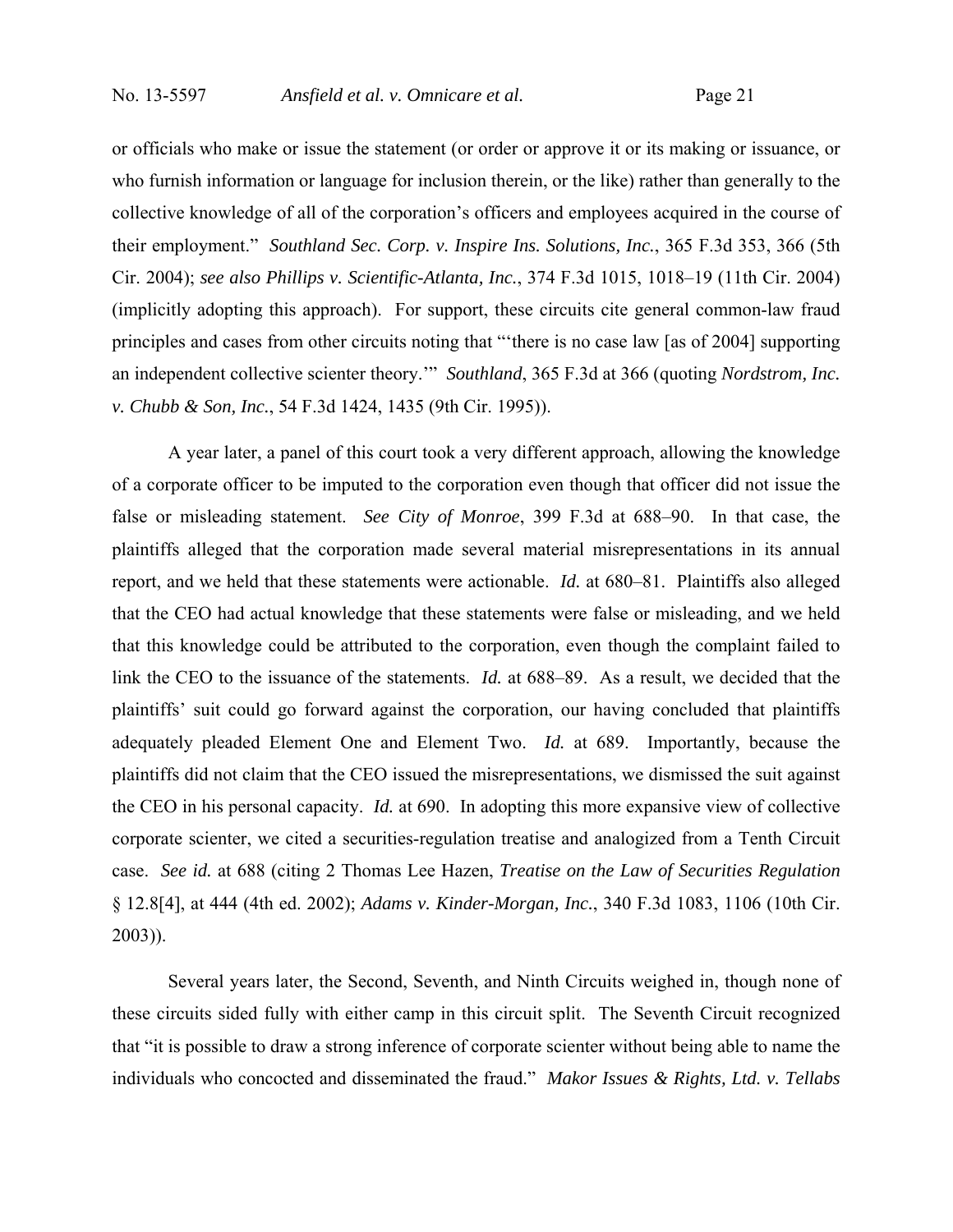*Inc.*, 513 F.3d 702, 710 (7th Cir. 2008). The court reasoned: "Suppose General Motors announced that it had sold one million SUVs in 2006, and the actual number was zero. There would be a strong inference of corporate scienter, since so dramatic an announcement would have been approved by corporate officials sufficiently knowledgeable about the company to know that the announcement was false." *Id.* In this case, however, it was unnecessary to rely upon an expansive view of collective corporate scienter because the court held that the plaintiffs adequately pleaded that the CEO knowingly misrepresented material facts with the intent to defraud and that his individual liability could be imputed to the corporation. *Id.* at 711.

Somewhat similarly, the Second Circuit agreed that plaintiffs could plead collective corporate scienter, at least in some cases, and overcome the PSLRA's requirements. The court stated: "we do not believe that [Congress] imposed the rule . . . that in no case can corporate scienter be pleaded in the absence of successfully pleading scienter as to an expressly named officer." *Teamsters Local 445 Freight Div. Pension Fund v. Dynex Capital Inc.*, 531 F.3d 190, 196 (2d Cir. 2008). That said, the court concluded that the plaintiffs "fail[ed] to allege the existence of information that would demonstrate that the statements made to investors were misleading" and, thus, that the plaintiffs failed to state a valid claim. *Id.* at 197.

Finally, the Ninth Circuit added to this middle position, stating that it "had at that time [2002] not categorically rejected the concept of 'collective scienter'" and that "there could be circumstances in which a company's public statements were so important and so dramatically false that they would create a strong inference that at least *some* corporate officials knew of the falsity upon publication." *Glazer Capital Mgmt., LP v. Magistri*, 549 F.3d 736, 744 (9th Cir. 2008) (citing *Makor Issues*, 513 F.3d at 710). Importantly, the Ninth Circuit pared back *Nordstrom*, which the Fifth Circuit had relied upon, writing that "*Nordstrom* does not foreclose the possibility that, in certain circumstances, some form of collective scienter pleading might be appropriate." *Id.* The court nevertheless concluded that *Glazer Capital* was not such a case and required the plaintiff "to plead scienter with respect to those individuals who actually made the false statements . . . ." *Id.* at 745. Surprisingly, none of the 2008 decisions cited or discussed *City of Monroe*.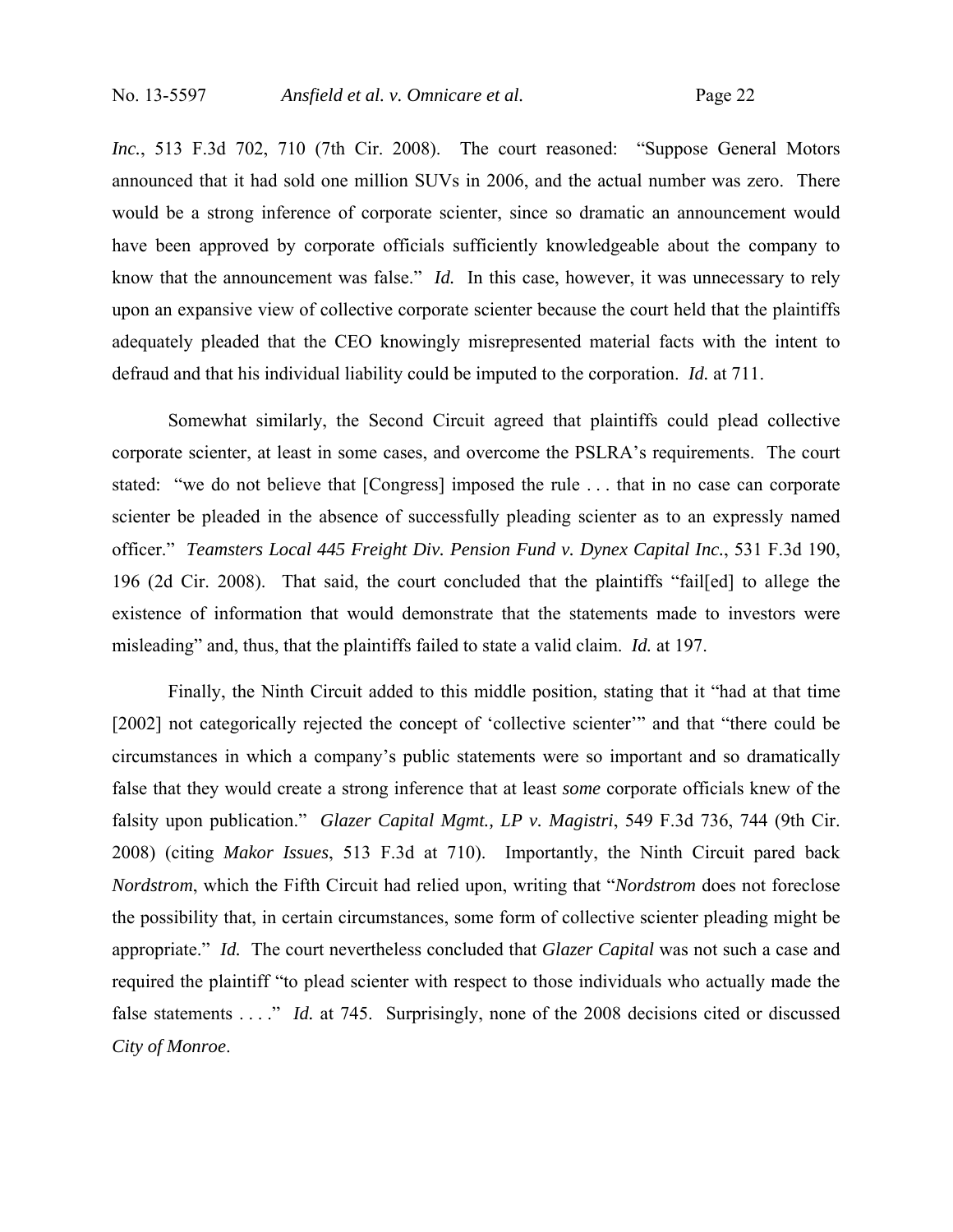## **2. Merits of the Approaches**

Since *Southland* and *City of Monroe* were decided, courts and commentators have debated the merits of the two approaches. Most agree that neither—when taken to the extreme is ideal, though there is no consensus about how to calibrate the middle ground. Slanting too far toward the Fifth Circuit's approach risks running counter to the goals and purposes of the 1934 Act—which include fostering "an attitude of full disclosure by publicly traded corporations, rather than a philosophy of *caveat emptor* for securities buyers." Heather F. Crow, *Riding the Fence on Collective Scienter: Allowing Plaintiffs to Clear the PSLRA Pleading Hurdle*, 71 La. L. Rev. 313, 317 (2010) (citing *SEC v. Capital Gains Research Bureau, Inc.*, 375 U.S. 180, 186 (1963)). For instance, "in situations where a corporate policy, procedure, or *sub rosa* encouragement of illegal or tortious behavior results in the commission of an offense, but there is no single identifiable culpable actor, [the Fifth Circuit's approach] would not place the requisite culpability on the corporation." Patricia S. Abril & Ann Morales Olazábal, *The Locus of Corporate Scienter*, 2006 Colum. Bus. L. Rev. 81, 113–14 (2006); *see also* Craig L. Griffin, Note, *Corporate Scienter Under the Securities Exchange Act of 1934*, 1989 BYU L. Rev. 1227, 1244 ("A requirement that corporate liability may lie only where all culpable knowledge exists in a single individual would allow a corporation to engage freely in conscious ignorance by keeping lines of communication between different departments closed.").

 In contrast, reading our decision in *City of Monroe* too broadly could expose corporations to liability far beyond what Congress has authorized. In that case, we stated that "'knowledge of a corporate officer *or agent* acting within the scope of [his] authority is attributable to the corporation.'" *City of Monroe*, 399 F.3d at 688 (quoting 2 Thomas Lee Hazen, *Treatise on the Law of Securities Regulation* § 12.8[4], at 444 (4th ed. 2002)) (alteration in original; emphasis added). If the scienter of any agent can be imputed to the corporation, then it is possible that a company could be liable for a statement made regarding a product so long as a low-level employee, perhaps in another country, knew something to the contrary. *See* Kevin O'Riordan, Note, *Clear Support or Cause for Suspicion? A Critique of Collective Scienter in Securities Litigation*, 91 Minn. L. Rev. 1596, 1613–14 (2007) (citing cases). Such a result runs contrary to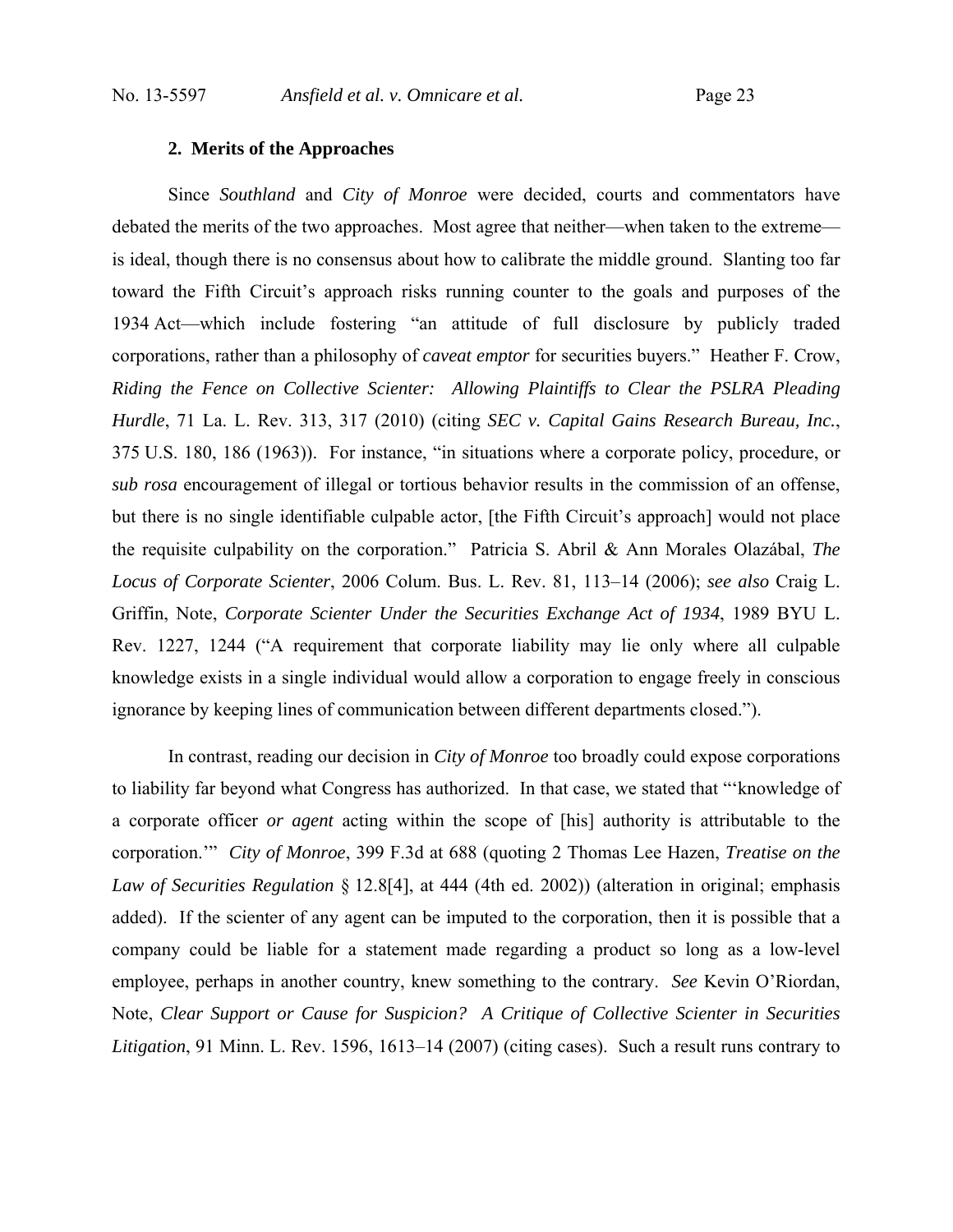the PSLRA, which increased the scienter pleading requirements to prevent strike suits. *Id.* at 1614.

#### **3. Our Standard**

Given that neither approach is ideal, a middle ground is necessary. In addition, our prior decision in *City of Monroe*, if read in an overly broad manner, potentially supports a theory of scienter at odds with the PSLRA. Therefore, going forward, we adopt the following formulation of the rule:

The state(s) of mind of any of the following are probative for purposes of determining whether a misrepresentation made by a corporation was made by it with the requisite scienter under Section  $10(b)$ : ...

- a. The individual agent who uttered or issued the misrepresentation;
- b. Any individual agent who authorized, requested, commanded, furnished information for, prepared (including suggesting or contributing language for inclusion therein or omission therefrom), reviewed, or approved the statement in which the misrepresentation was made before its utterance or issuance;
- c. Any high managerial agent or member of the board of directors who ratified, recklessly disregarded, or tolerated the misrepresentation after its utterance or issuance . . . .

Abril & Olazábal, *Locus*, *supra*, at 135 (emphasis deleted).**<sup>2</sup>** We think that this clarification of the rule not only remains true to our prior statements, but also goes a long way toward solving the flaws of the two approaches discussed above.

 First, this rule is consistent with our prior pronouncement in *City of Monroe*, though it qualifies some of that opinion's overly broad language. We recognize that "'[a] panel of this Court cannot overrule the decision of another panel. The prior decision remains controlling authority unless an inconsistent decision of the United States Supreme Court requires modification of the decision or this Court sitting en banc overrules the prior decision.'" *Darrah v. City of Oak Park*, 255 F.3d 301, 309 (6th Cir. 2001) (quoting *Salmi v. Sec'y of Health & Human Servs.*, 774 F.2d 685, 689 (6th Cir. 1985)). Admittedly, some of the language in *City of* 

**<sup>2</sup>** <sup>2</sup>Abril and Olazábal append another prong to this test—the corporation itself. *See* Abril & Olazábal, *Locus*, *supra*, at 135. At this point, we see no need to expand our rule to include this highly theoretical portion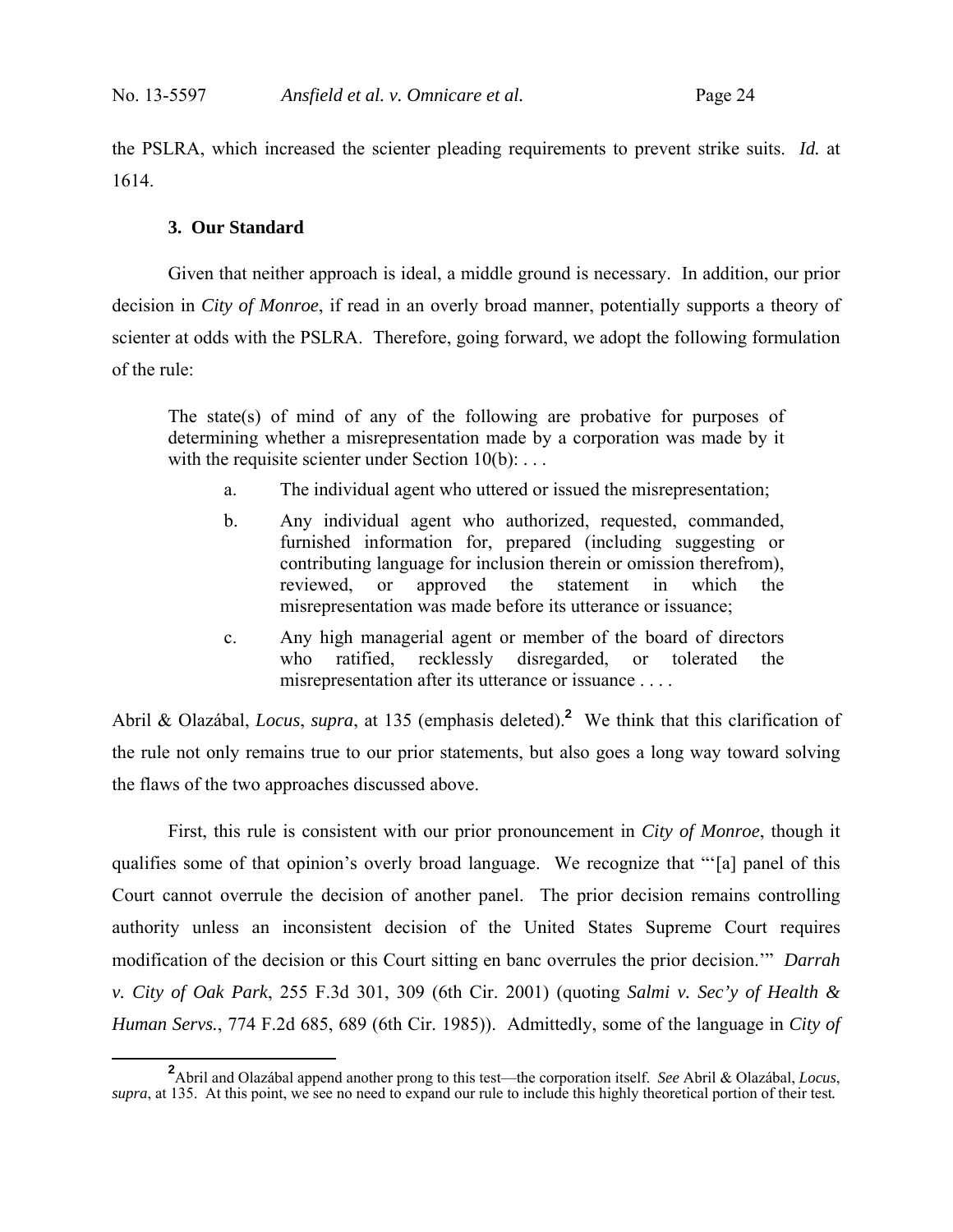*Monroe* suggests that the knowledge of any agent of the company could be imputed to the corporation, but that case turned on the CEO's knowledge, a person included in Part C of our rule. *See City of Monroe*, 399 F.3d at 688. The broader language of the opinion is not necessary to arrive at that panel's conclusion and is, thus, dicta. *See United States v. Wells*, 473 F.3d 640, 647–48 n.5 (6th Cir. 2007) (rephrasing a prior panel's statement when it used overly broad language to decide a narrower point).Moreover, the result of that case would not change under our clarification of the standard. The CEO's knowledge, after all, would be imputed to the corporation under our formulation of the standard. Therefore, under these conditions, our precedents and procedures justify our formulation of this circuit's collective-scienter standard.

 Second, this formulation of the rule largely prevents corporations from evading liability through tacit encouragement and willful ignorance, as they potentially could under a strict *respondeat superior* approach. Under our formulation of the rule, a corporation is not insulated if lower-level employees, contributing to the misstatement, knowingly provide false information to their superiors with the intent to defraud the public. As a result, corporations that willfully permit or encourage the shielding of bad news from management will potentially be liable. And therefore, the ultimate purpose of the 1934 Act will be served.

 Third, our formulation protects corporations from liability—or strike suits—when one individual unknowingly makes a false statement that another individual, unrelated to the preparation or issuance of the statement, knew to be false or misleading. By allowing courts to examine only the states of mind of lower-level employees connected to the statements, our formulation prevents plaintiffs from abusing the broad dicta in *City of Monroe* and running afoul of the PSLRA.

# **V. APPLICATION**

#### **A. Element One: Material Misrepresentation**

For KBC to defeat Omnicare's motion to dismiss its securities-fraud action, KBC must first show that its Complaint contained allegations that Omnicare or an Individual Defendant made an actionable material misrepresentation or omission. On appeal, KBC focuses our attention on one set of statements and one omission: (1) Omnicare's 2007–2010 SEC filings in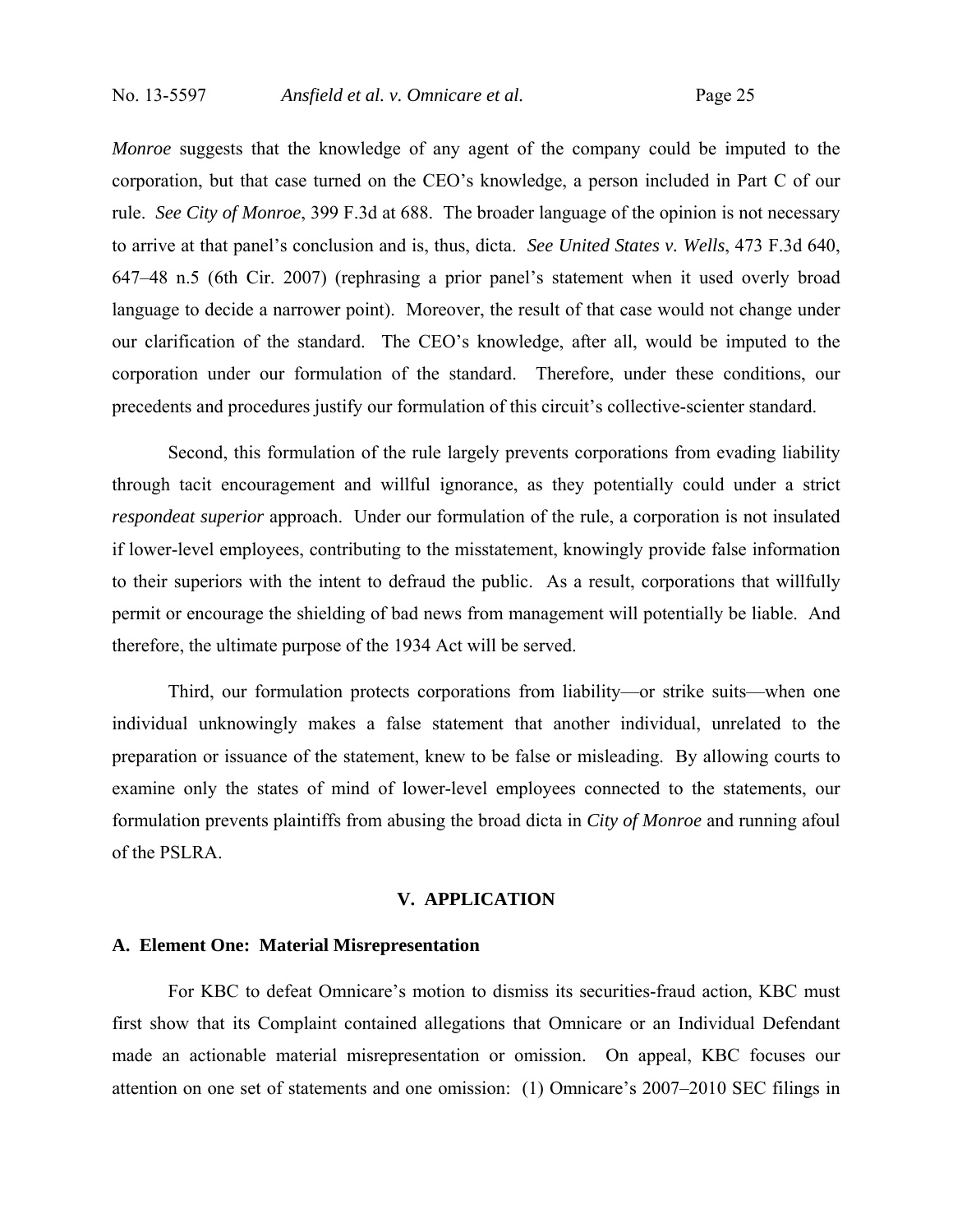which Omnicare stated that it believed it was complying with federal, state, and local law<sup>3</sup>; and (2) Omnicare's failure to report its non-compliance with the regulations after receiving the results of Stone's audits, respectively. The district court found that none of these allegations were sufficient to state a valid claim. We address each contention and its relation to the Individual Defendants and Omnicare in turn.

### **1. Affirmative Statements**

As noted above, KBC first focuses our attention on statements that Omnicare made in filing its 2007 to 2010 versions of Form 10-K. In those filings, Gemunder, Froesel, and Workman—on behalf of Omnicare—certified:

Medicare and Medicaid providers and suppliers are subject to inquiries or audits to evaluate their compliance with requirements and standards set forth under these government-sponsored programs. These audits and inquiries, as well as our own internal compliance program, from time-to-time have identified overpayments and other billing errors resulting in repayment or self-reporting to the applicable agency. *We believe that our billing practices materially comply with applicable state and federal requirements.* However, the requirements may be interpreted in the future in a manner inconsistent with our interpretation and application. . . .

Although *we believe that we are in compliance in all material respects with federal, state and local laws*, failure to comply could subject us to denial of the right to conduct business, fines, criminal penalties and other enforcement actions.

R. 94 at 35–37 (Compl. at ¶¶ 91–94) (Page ID #859–61). KBC alleged in the Complaint that the italicized text above constituted a material misrepresentation. *Id.* at 37 ¶ 95 (Page ID #861). On appeal, KBC admits that these statements concern soft information, which triggers a higher scienter requirement that is addressed below. For this element, however, KBC must show that it alleged facts that, if proven, would support findings that these statements (a) concerned a material fact; and (b) were objectively false or misleading.

**<sup>3</sup>** <sup>3</sup>Defendants argue that KBC is changing its allegations on appeal, moving away from allegations that Omnicare and the Individual Defendants covered up a fraudulent scheme to claims that the defendants professed material compliance while knowing that Omnicare was not following reimbursement regulations. *See* Appellee Br. at 28–29. While KBC has adopted a more restrained tone in its briefing than found in the Complaint, it did plead that "Defendants knew, but failed to disclose, . . . that Omnicare was not complying with Medicare and Medicaid reimbursement regulations" and that "Defendants had no good faith basis to assert that Omnicare's billing practices were in compliance with applicable state and federal regulations or that Omnicare was in compliance in all material respects with applicable federal, state, and local laws and regulations." R. 94 at 37–38 (Compl. at ¶ 95) (Page ID #861–62). The Complaint may not be artfully drafted, but if construed in favor of the non-moving party, KBC, the Complaint contains the seeds of the arguments pushed by KBC on appeal. That is enough.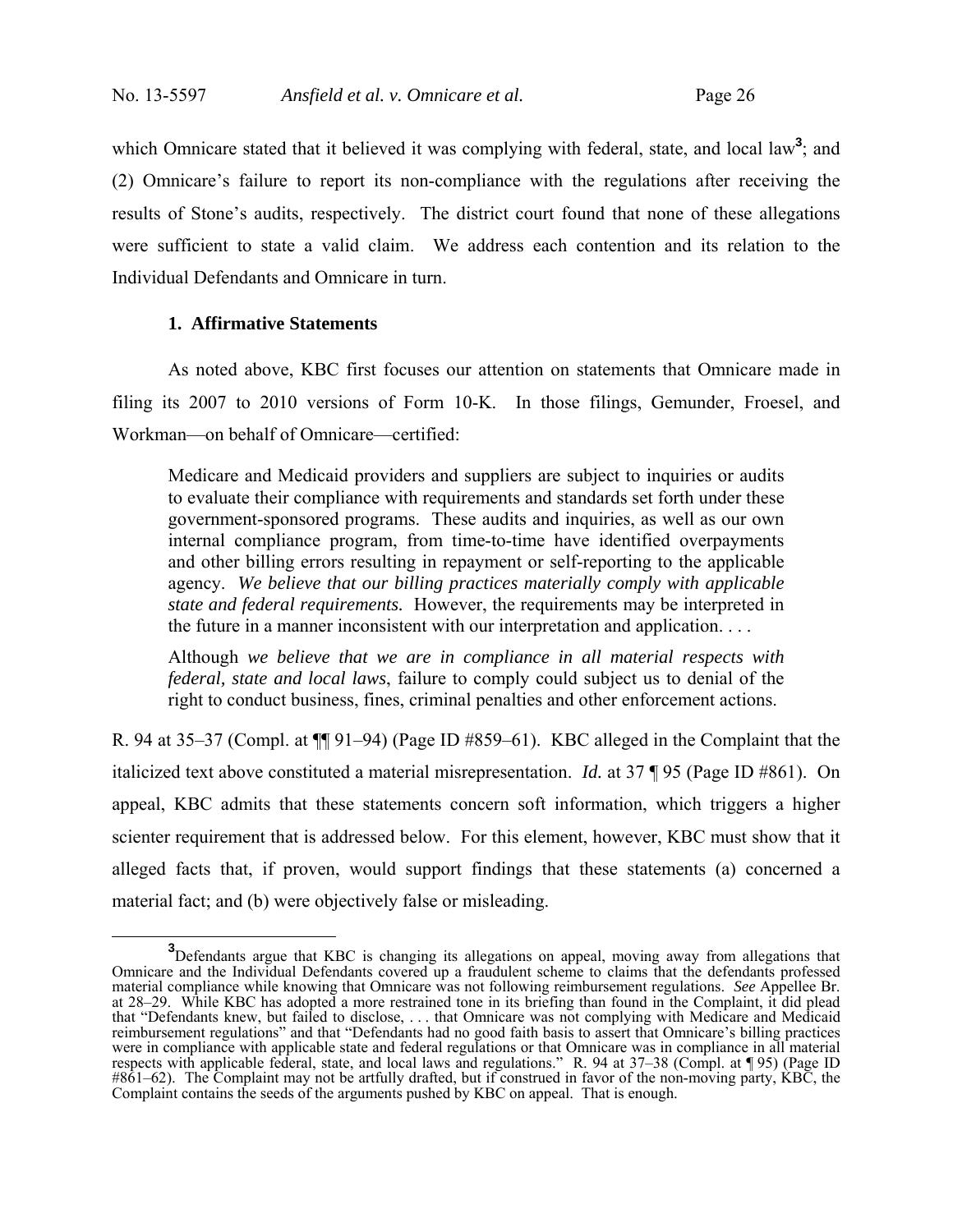#### **a. Materiality**

 In this case, one might be skeptical of whether a reasonable investor would put much stock in Omnicare's statements regarding legal compliance cited by KBC. According to the Complaint, Omnicare used the same boilerplate language in each Form 10-K over several years. *See id.* at 35–37 ¶¶ 91–94 (Page ID #859–61). Moreover, it is vague language that leaves Omnicare a great amount of wiggle room, and it appeared in only two paragraphs in each document, each of which spanned roughly two hundred pages. *See, e.g.*, Appellee MJN at Ex. A. Looking just at these documents, it is difficult to believe that a somewhat-competent investor let alone one we would trust with our own money—would change her behavior if she knew the precise results of the individual audits. However, as we have said and the Supreme Court has made clear, context matters when analyzing materiality. *See, e.g.*, *Matrixx*, 131 S. Ct. at 1321; *City of Monroe*, 399 F.3d at 672. Here, we must consider—as KBC points out in the Complaint—that Omnicare had a recent history of legal problems surrounding non-compliance. *See* R. 94 at 31–33 (Compl. at ¶¶ 83–85) (Page ID #855–57). The company paid the government \$98 million to settle a prior case. *Id.* at 31 ¶ 83 (Page ID #855). And in light of this past history, we conclude that a reasonable jury could find that any information showing compliance problems for Omnicare—arguably in conflict with Omnicare's statements in the Form 10-K submissions—would change an investor's mind about whether to buy or sell stock in Omnicare. Accordingly, we hold that Omnicare's material-compliance statements in the Form 10-Ks concern material facts.

#### **b. Objective Falsity**

 We must next determine whether KBC alleged facts demonstrating that Omnicare's compliance-related statements were objectively false or misleading in light of the information now known. This, too, is a difficult question given the nature of the statements involved, and we must pull the individual statements apart to determine whether a reasonable jury could find them false or misleading. *See Zaluski*, 527 F.3d at 573; *City of Monroe*, 399 F.3d at 674.

First, Omnicare admitted that it conducts audits and that those audits reveal incidents of non-compliance. *See, e.g.*, R. 94 at 35 (Compl. at ¶ 91) (Page ID #859). In its briefing and at oral argument, Omnicare asserted that this disclosure alone means that KBC cannot carry its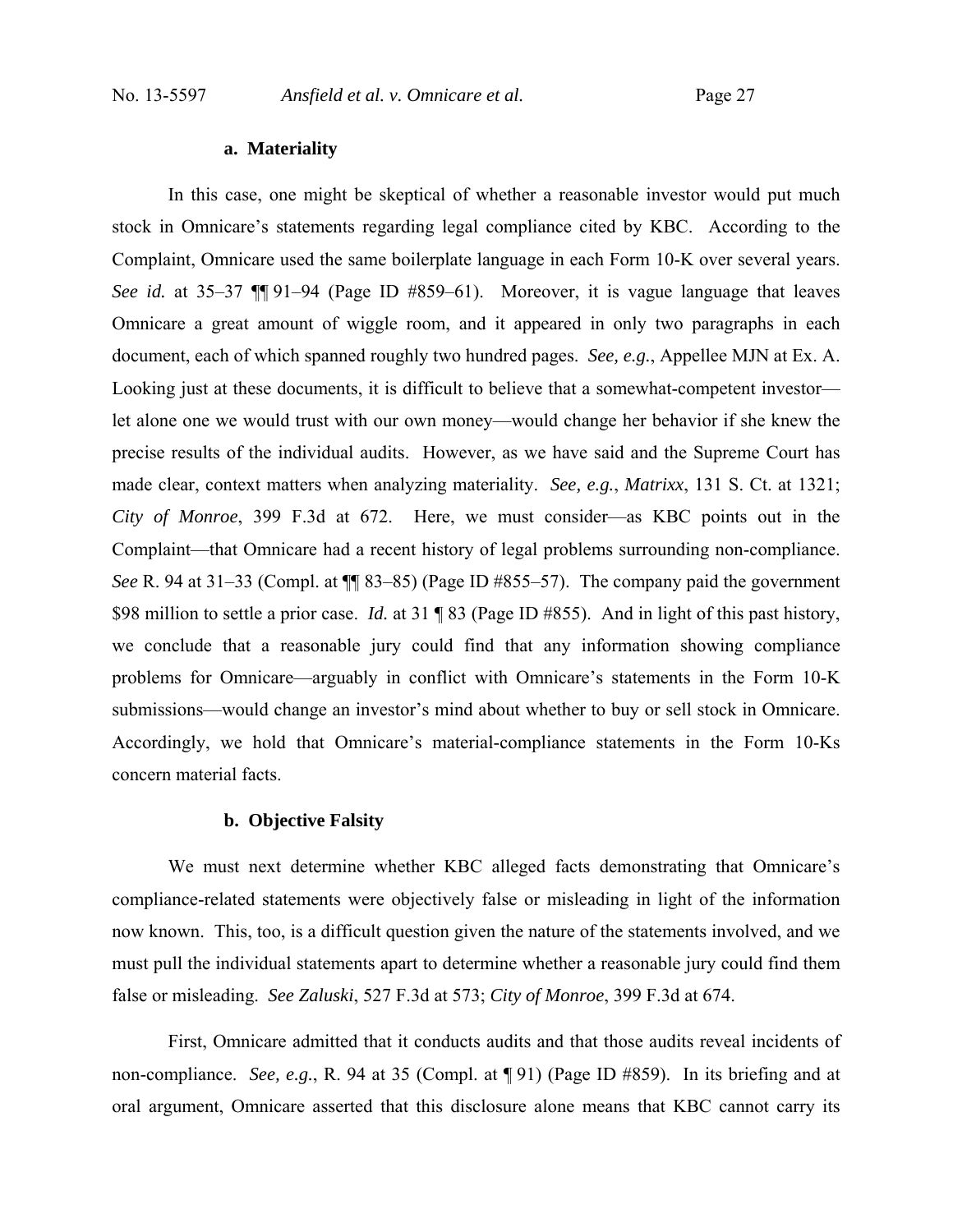burden of alleging facts that would allow a reasonable juror to conclude that Omnicare made a statement that was false or misleading. *See* Appellee Br. at 36–37; *see also Kuyat v. BioMetric Therapeutics, Inc.*, 747 F.3d 435, 443 (6th Cir. 2014) (recognizing that "[o]ther courts have concluded that disclosing adverse information to the public negates an inference of scienter"). The problem is that KBC never alleged that Omnicare needed to disclose that the audits happened; KBC faults Omnicare for claiming that it was in material compliance after learning the results of the audits, and no one contends that Omnicare disclosed the results of the audits. Thus, Omnicare's argument fails.

 Second, Omnicare stated that it "believe[d] that [its] billing practices materially compl[ied] with applicable state and federal requirements," but that the government might interpret the regulations differently. R. 94 at 35 (Compl. at ¶ 91) (Page ID #859) (emphasis deleted). By appending "we believe" to the beginning of the sentence and recognizing that the government might have a different view, Omnicare made it extremely difficult for a plaintiff to disprove the literal import of the company's statements. Any reliance, however, on this hypertextualist argument is for naught. In passing the 1934 Act, Congress did not intend to allow corporations or their officers to insulate themselves by simply attaching throat-clearing language to their public utterances. *See Basic, Inc.*, 485 U.S. at 230 (recognizing that the goal of the 1934 Act was to ensure full and fair disclosure of information). Therefore, we examine the substance of Omnicare's statement—that it was in material compliance with federal, state, and local laws. We must answer whether a reasonable jury could find that the results of the Wave I, Wave II, or Pharmacy Audits render Omnicare's material-compliance statement false or misleading. *See Zaluski*, 527 F.3d at 573.

 The answer, at this stage of the litigation, is that KBC has pleaded sufficient facts regarding the Wave II Audit and the Pharmacy Audit that, if proven true, could support a finding of objective falsity.**<sup>4</sup>** According to the Complaint, the Wave II Audit revealed "substantial fraud," R. 94 at 21 (Compl. at ¶ 49) (Page ID #845), and billing irregularities, *id.* at 22 ¶ 50

<sup>&</sup>lt;sup>4</sup>The Wave I Audit results have little relevance to this question because they pertain to Omnicare's compliance with applicable regulations from 2000 to 2005—well before the Class Period. *See* R. 94 at 19 (Compl. at  $\P$  42) (Page ID  $\#843$ ).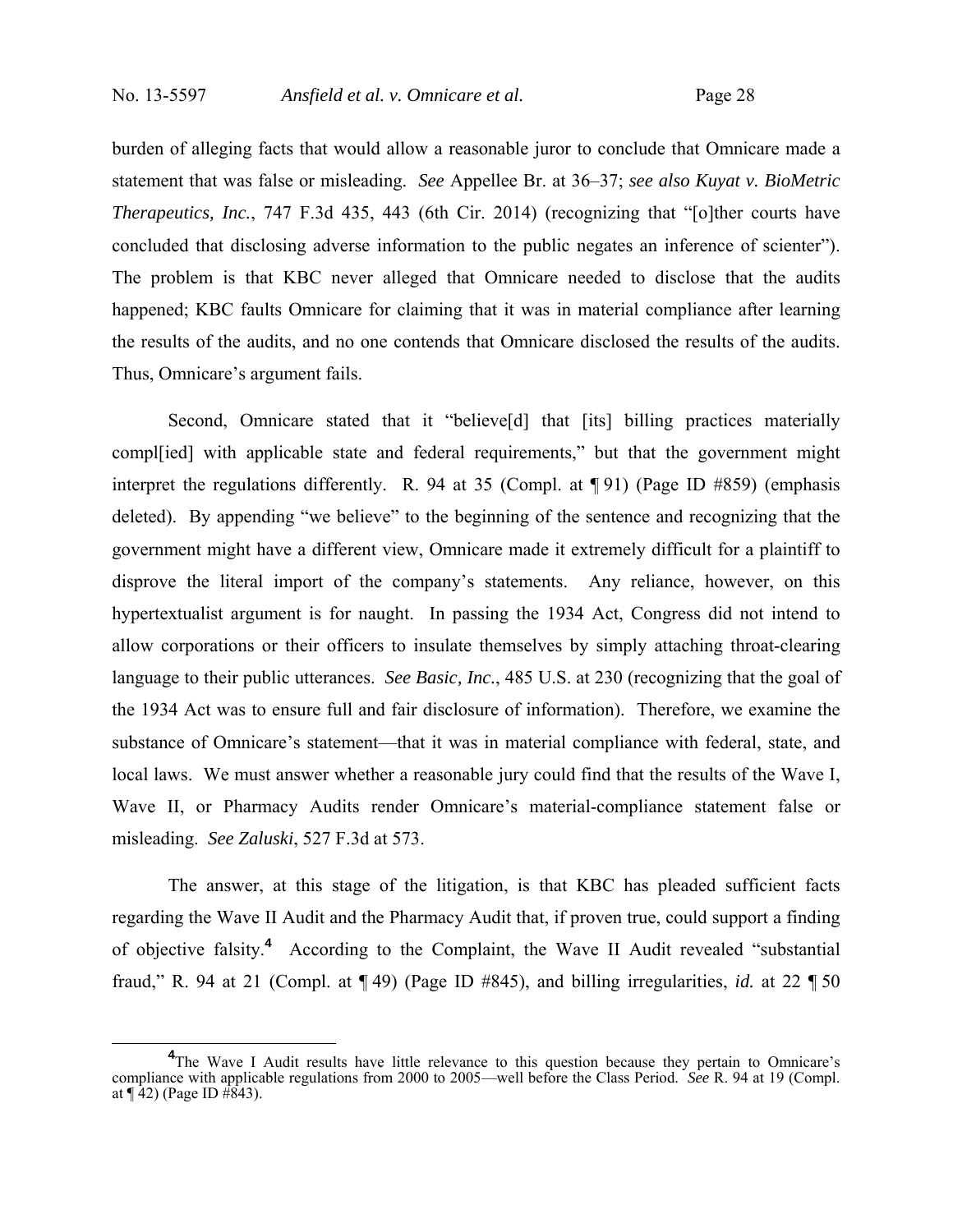(Page ID #846). The Pharmacy Audit<sup>5</sup> apparently showed "that Omnicare's pharmacies were in violation of numerous statutory and regulatory requirements" and that those pharmacies "were submitting false and fraudulent Medicare and Medicaid claims." *Id.* at 24 ¶¶ 55, 56 (Page ID #848) (internal quotation marks omitted). In its briefing, Omnicare asserts that the pharmacies and services audited constituted a tiny percentage of Omnicare's overall business assets, and therefore, even if the audits painted an accurate picture, they could not show that Omnicare—as a whole—was not in material compliance with the law. *See* Appellee Br. at 8. This argument, however, is one for the summary-judgment stage and irrelevant at this point in the litigation. We look only to the Complaint and the documents attached to it. *Kottmyer*, 436 F.3d at 688. Considering only these documents and accepting their allegations as true, we conclude that a reasonable jury could find that the results of the Wave II Audit and the Pharmacy Audit make Omnicare's material-compliance statements objectively false or misleading.**<sup>6</sup>** Thus, we hold that KBC's complaint sufficiently pleaded Element One with regard to these affirmative statements.

#### **2. Omissions**

We turn next to KBC's alternative theory that the defendants had a duty to disclose the results of Stone's audits and committed an actionable, material omission by failing to do so. KBC basically claims that once Omnicare learned the results of the Stone audits, it had a duty to correct its statement that it was in material compliance with laws and regulations. The district court rejected this argument, finding that Omnicare's compliance statements constituted soft information that did not need to be corrected because only third parties could determine whether Omnicare was in material compliance. *In re Omnicare, Inc.*, 2013 WL 1248243, at \*13. For support, the district court cited our decision in *Omnicare I*. *Id.* We disagree and hold that KBC

<sup>&</sup>lt;sup>5</sup>At oral argument, Omnicare claimed that the Complaint never alleged facts indicating whether the Pharmacy Audit examined these pharmacies' submissions before or after coming under the control of Omnicare. The language in the Complaint is ambiguous; the use of the past tense does not settle when in the past the noncompliance happened. Furthermore, the Complaint states that "[t]he Pharmacy Audit revealed pervasive *ongoing* fraud . . . ." R. 94 at 24 (Compl. at ¶ 57) (Page ID #848). Given that this sentence would indicate that the irregularities continued up to the time that Omnicare's auditors discovered them, it would seem that they happened under Omnicare's watch. As a result, drawing all inferences in favor of the non-moving party, we conclude that the Pharmacy Audit could be discussing the pharmacies' practices under Omnicare.

<sup>&</sup>lt;sup>6</sup>KBC does not need to recite in the Complaint the specific results of the audits, including the percentage of Omnicare claims audited or the non-compliance rate. Under the PSLRA, it is enough to identify the misrepresentations (the Form 10-K statements) and explain how they are false or misleading (they conflict with the results of the audits, which show billing irregularities). 15 U.S.C.  $\S$  78u-4(b)(1)(B).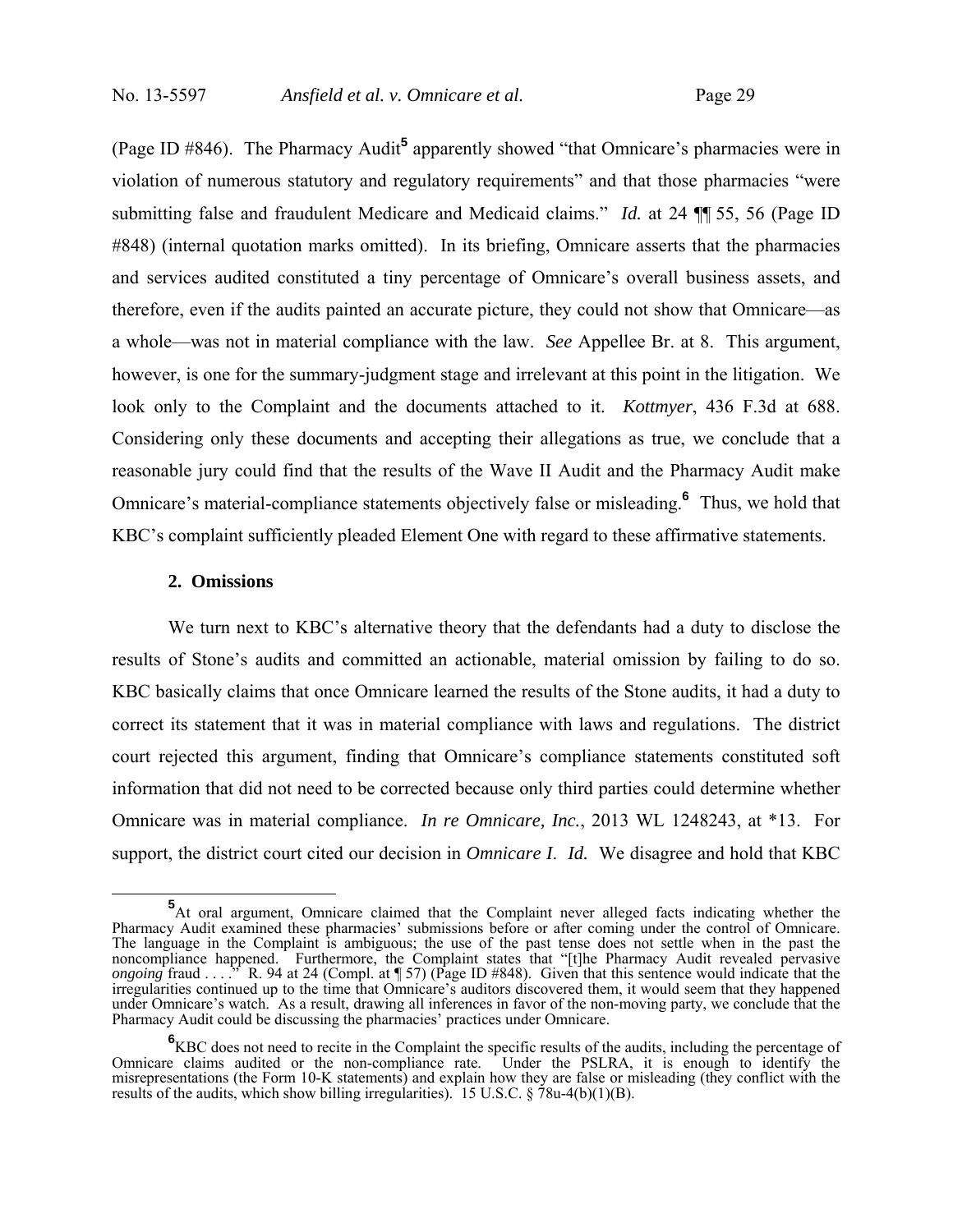has sufficiently pleaded Element One under an omission theory as well, meaning that a reasonable jury could find that the audit results were material facts**<sup>7</sup>** and that Omnicare had a duty to disclose those results.

Our analysis of materiality and duty to disclose largely mirrors our analysis above in Part V.A.1, except for two points. One, we reject the notion that a third party's actions have any bearing on whether Omnicare's statements in the Form 10-Ks needed to be updated and corrected. As noted above, in the Form 10-Ks, Omnicare stated that it "believe[d] that [its] billing practices materially comply with applicable state and federal requirements." R. 94 at 37 (Compl. at ¶ 94) (Page ID #861) (emphasis deleted). This statement neither states nor implies that Omnicare is predicting the actions of a third party. And certainly, a company could have enough internal information to know that it had severe compliance issues. *See City of Monroe*, 399 F.3d at 672.Thus, we have difficulty understanding why the district court focused on whether a government entity would adjudge Omnicare non-compliant. In this case, the actions of the government are irrelevant.

Two, we note that if a reasonable jury could find that Omnicare's Form 10-K statements were objectively false, then the same jury could find that Omnicare had a duty to disclose the results of the audits after issuing its material-compliance statements in those SEC forms. The analysis is largely the same, though the chronology is reversed. In the misrepresentation analysis, a defendant has the information—in this case, the audit results—and then makes an affirmative statement to the contrary. In this instance, the defendant allegedly made a statement, learned that it was false, and chose to remain quiet. At this point in the analysis, though, the jury needs to find only that the information and the statement conflict, and if a reasonable jury could find a statement of soft information objectively false, then the contrary information must be "virtually as certain as hard facts." *Sofamor Danek*, 123 F.3d at 402 (internal quotation marks omitted). It makes little difference which piece came first, and thus, for the reasons stated in Part V.A.1.b, we conclude that KBC has also met its burden for proving Element One under an omission theory.

<sup>&</sup>lt;sup>7</sup> For the reasons explained above, we hold that a reasonable jury could find that the disclosure of the audit results would have caused a reasonable investor to alter his decision to buy or sell Omnicare stock.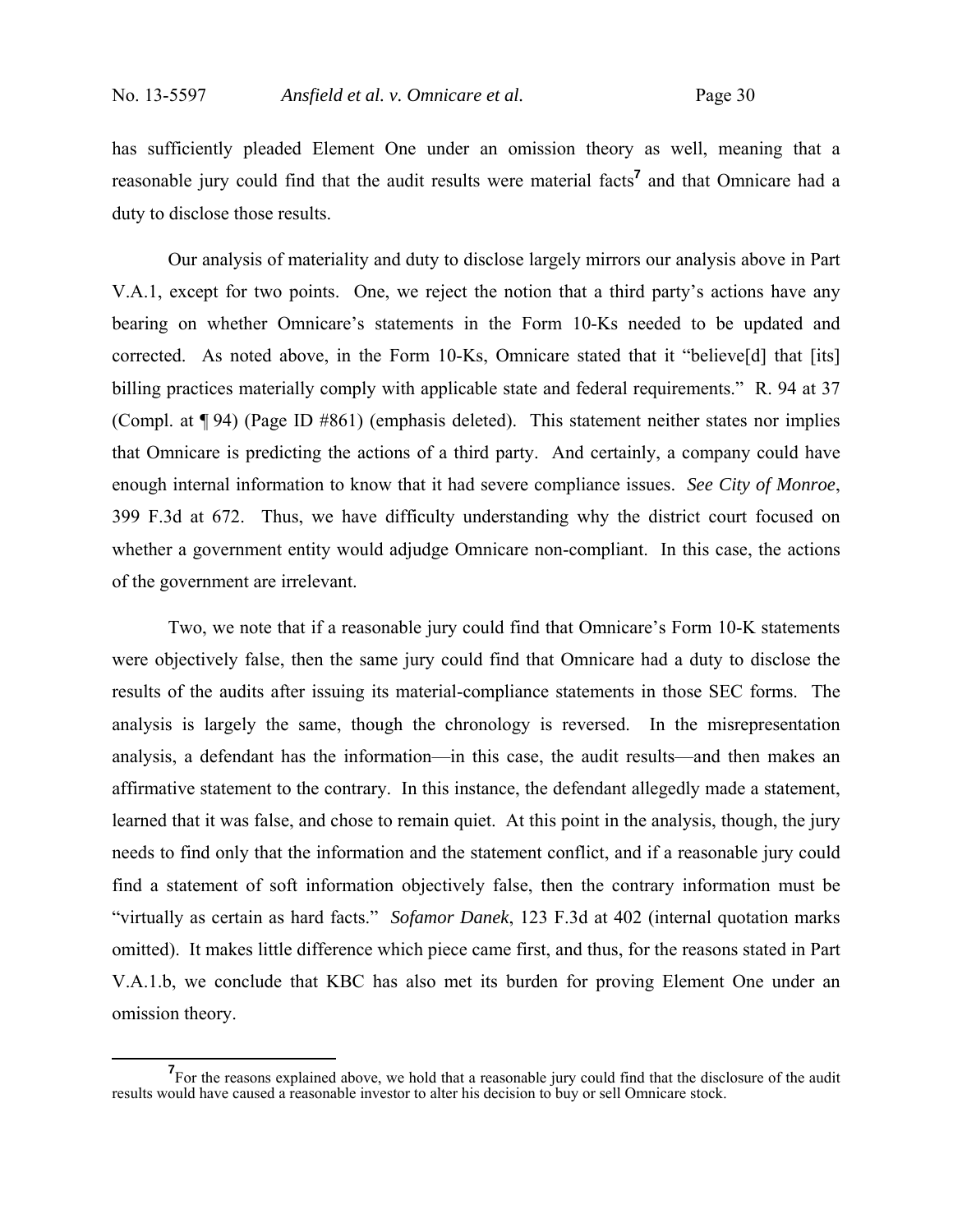### **B. Scienter**

 To survive Omnicare's motion to dismiss, KBC must also have pleaded particular facts giving rise to a strong inference of scienter, meaning that KBC alleged facts showing that Omnicare or the Individual Defendants filed the Form 10-K statements, knowing they were false, with the intent to defraud the public, or that they knowingly failed to correct them with the same intent. On this point, KBC maintains that the Complaint contains allegations showing that (1) the Individual Defendants knowingly acted to defraud the public, a state of mind that can then be imputed to Omnicare; and (2) Omnicare is liable under a theory of collective scienter. Neither argument succeeds, and therefore we affirm the district court's dismissal of KBC's complaint.

#### **1. Scienter of Individual Defendants**

We agree with the district court that the Complaint does not sufficiently tie Gemunder (or any of the Individual Defendants) to the Stone audits, and thus, KBC has failed to plead sufficient facts showing that Gemunder or the other Individual Defendants had actual knowledge that the Form 10-K statements were false. Because the statements at issue concerned soft information, this lack of knowledge is fatal to KBC's claims against the Individual Defendants.

The Complaint states that "Stone presented the results of the Wave I [A]udit to Omnicare's Internal Audit and Corporate Compliance Committees," but it never states with particularity who sat on those committees or what the committee members' responsibilities were in the corporate structure.**<sup>8</sup>** R. 94 at 21 (Compl. at ¶ 46) (Page ID #845). Moreover, as noted above, the Wave I Audit concerned submissions from 2000 to 2005 and sheds little light on whether the Form 10-K statements regarding practices in 2007 and later were made with actual knowledge of their falsity.

Regarding the more-relevant Wave II Audit, the Complaint claims "[o]n information and belief" that the results were given to the Individual Defendants. *Id.* at 19 ¶ 51 (Page ID #846).

<sup>&</sup>lt;sup>8</sup>KBC attempts to remedy this deficiency by asking this court to take judicial notice of the Audit Committee Charter. *See* Appellant MJN at 2. However, for the reasons recited above in Part II, we reject KBC's motion, and as a result, we look only to the Complaint in determining whether KBC alleged sufficient facts that tie Gemunder and the other Individual Defendants to the Stone audits.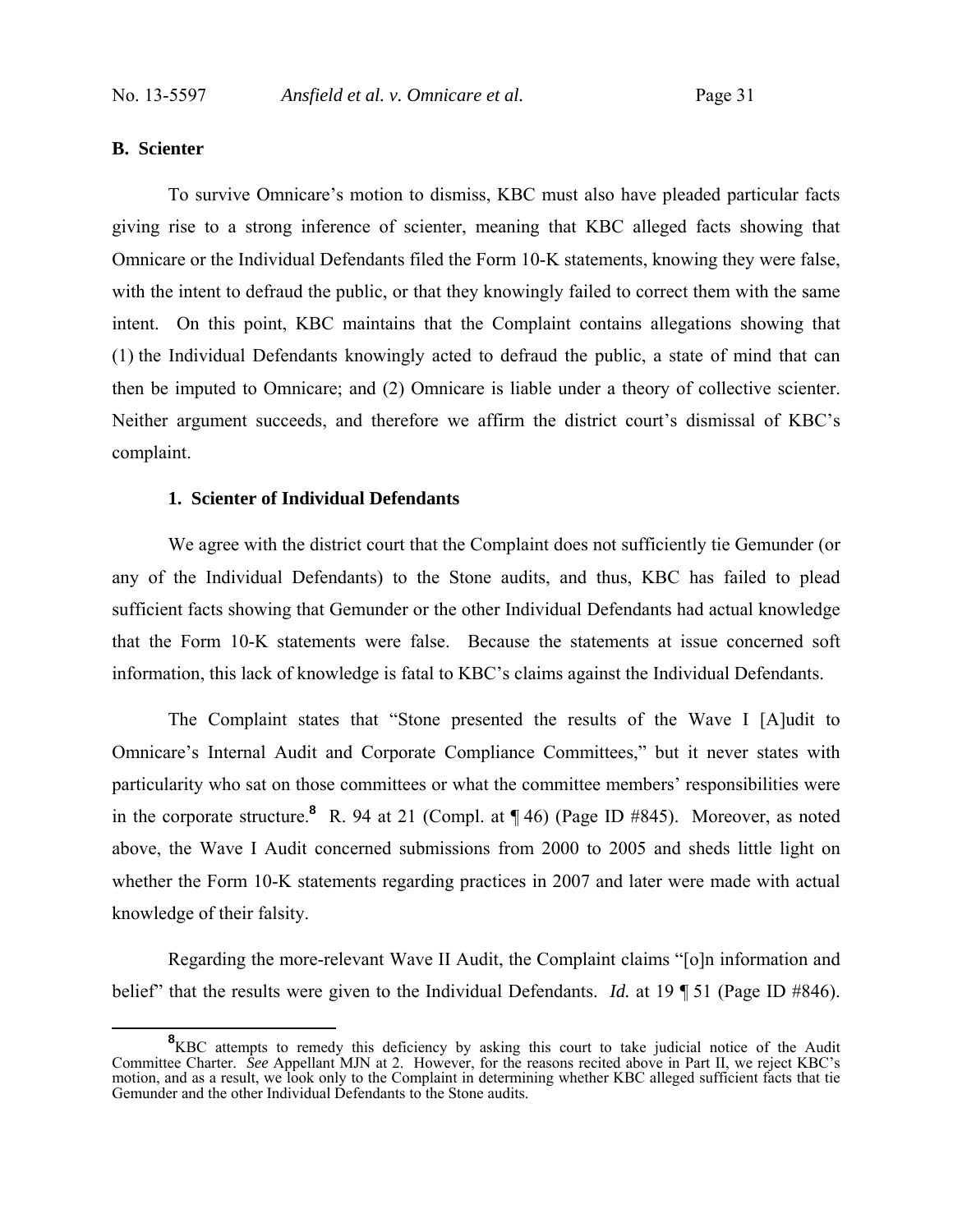However, the PSLRA states that "if an allegation regarding the [fraudulent] statement or omission is made on information and belief, the complaint shall state with particularity all facts on which that belief is formed." 15 U.S.C. § 78u-4(b)(1). Here, KBC never alleged any specific facts to explain the basis for its belief that the results of the Wave II Audit were communicated to the Individual Defendants beyond the conclusory statement that the results must have been given to them. Thus, under the PSLRA, KBC has failed to link the Individual Defendants to the Wave II Audit.

KBC gets more mileage out of its allegations concerning Gemunder and the Pharmacy Audit, but it still falls short of showing adequately pleaded scienter. In the Complaint, KBC claimed that "Stone shared with Gemunder the results of the [Pharmacy] Audit . . . ." R. 94 at 87 (Compl. at ¶ 193) (Page ID #911). KBC, however, never alleges specifically what those results were. At one point, the Complaint reads: "The Pharmacy Audit revealed pervasive ongoing fraud that had not been disclosed to the investing public . . . ." *Id.* at 24 ¶ 57 (Page ID #848). But the Complaint never offers concrete details, other than to say generally that the audit revealed fraud and compliance issues, that would allow us to determine whether Gemunder knew that the Form 10-K statements were false. Instead, KBC points us to Paragraph 193 of the Complaint, in which KBC alleges that Gemunder told Stone to "'begin looking for other employment'" directly after Stone informed Gemunder of the Pharmacy Audit results. *Id.* at 87 ¶ 193 (Page ID #911). KBC reasons that, whatever Stone told Gemunder, it would have been enough to give Gemunder actual knowledge that the Form 10-K statements were false. *See*  Appellant Br. at 27. Otherwise, KBC posits, there would be no reason for Gemunder to terminate Stone's employment. *Id.* 

Unfortunately for KBC, this speculative reasoning—however persuasive its logic—is not able to overcome the high pleading standards erected by Rule 9(b) and the PSLRA. As the district court stated, "[KBC] has not alleged with particularity what the specific results of the [P]harmacy [A]udit demonstrated or what was communicated to Gemunder, i.e.[,] how many pharmacies were involved, what specific irregularities were found, how many actual claims were involved, or how, or what, information was actually communicated." *In re Omnicare, Inc.*, 2013 WL 1248243, at \*10. KBC merely makes general statements and heaps inference upon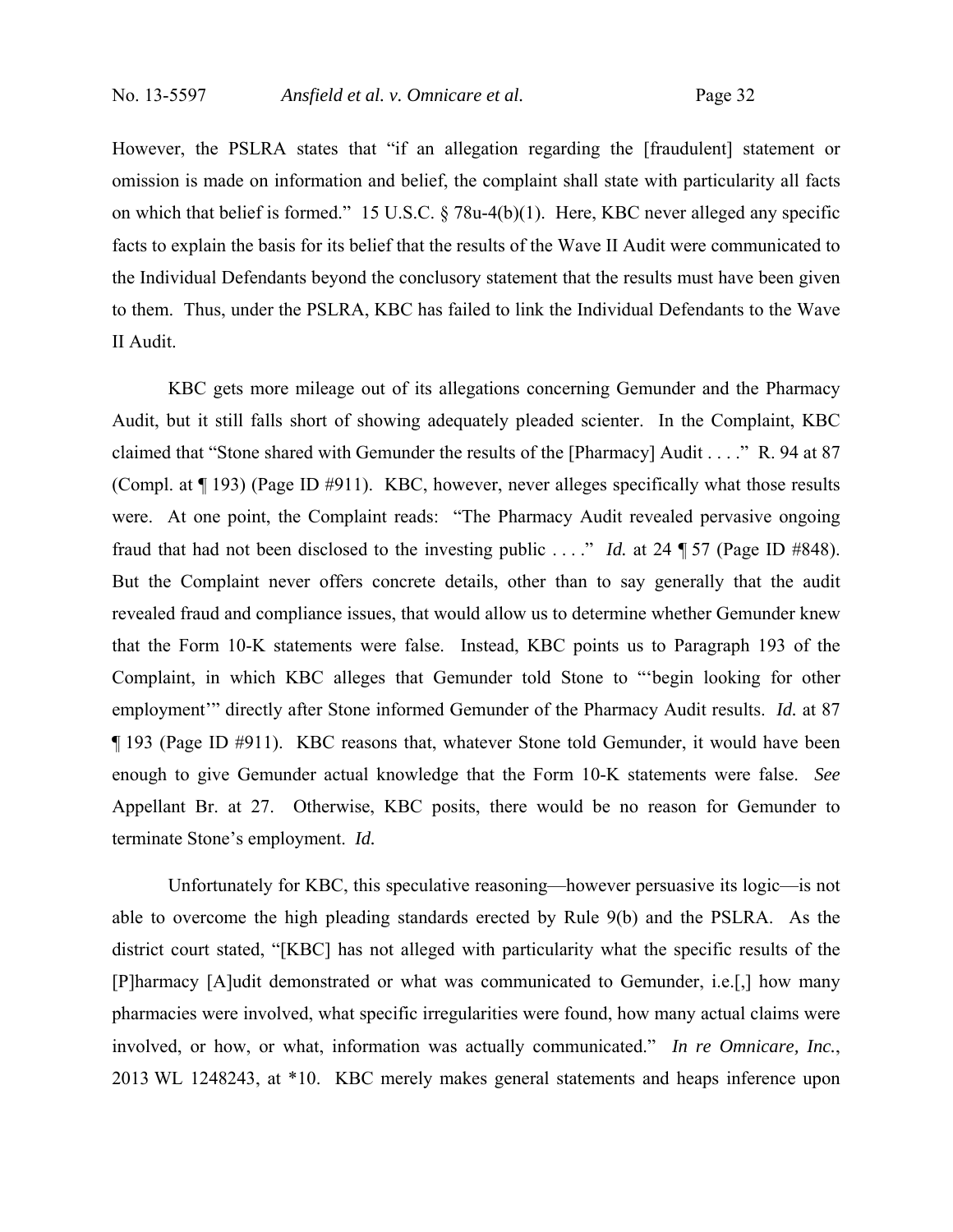inference; the Complaint never alleges that Person A did Act B at Time C, which is required by the PSLRA. Accordingly, we do not agree with KBC that the Complaint alleges sufficient facts showing that Stone directly gave any of the Individual Defendants actual knowledge that the Form 10-K statements were false.

In a last effort to show that the Individual Defendants had actual knowledge of Omnicare's non-compliance, KBC directs us to Paragraph 82, which describes the statements and allegations of Confidential Witness 5—William Fitzpatrick—Omnicare's former Chief Compliance Officer. This attempt fails to pass muster as well. In relevant part, the Complaint states: "[Fitzpatrick] confirmed the reports of the other confidential witnesses detailed above, and *qui tam* relator Stone, stating that [he] had brought *compliance related concerns* to the attention of defendant Gemunder and other Omnicare executives." R. 94 at 31 (Compl. at ¶ 82) (Page ID #855) (emphasis added). These concerns supposedly included the results of Stone's audits and other examples of non-compliance. *Id.* While the district court rightly recognized that this allegation came closest to pleading actual knowledge, the district court ultimately rejected the argument because KBC failed to elaborate—at all—upon the nature of the concerns that Fitzpatrick relayed to Gemunder. More importantly, the district court found that the Complaint failed to provide any specifics regarding the timing of this conversation between Fitzpatrick and Gemunder. *In re Omnicare, Inc.*, 2013 WL 1248243, at \*9–\*10.

We agree that there are not enough particulars in this eight-line paragraph to meet Rule 9(b)'s and the PSLRA's standards. Because KBC has failed to allege adequate facts demonstrating that the Individual Defendants had actual knowledge that the Form-10K statements were false when filed, we affirm the district court's dismissal of the suit against the Individual Defendants.

#### **2. Corporate Scienter**

Finally, we must determine whether the Complaint contains sufficient allegations to demonstrate that, collectively, Omnicare possessed actual knowledge that the Form 10-K statements were false and that Omnicare, nevertheless, made its Form 10-K statements (or failed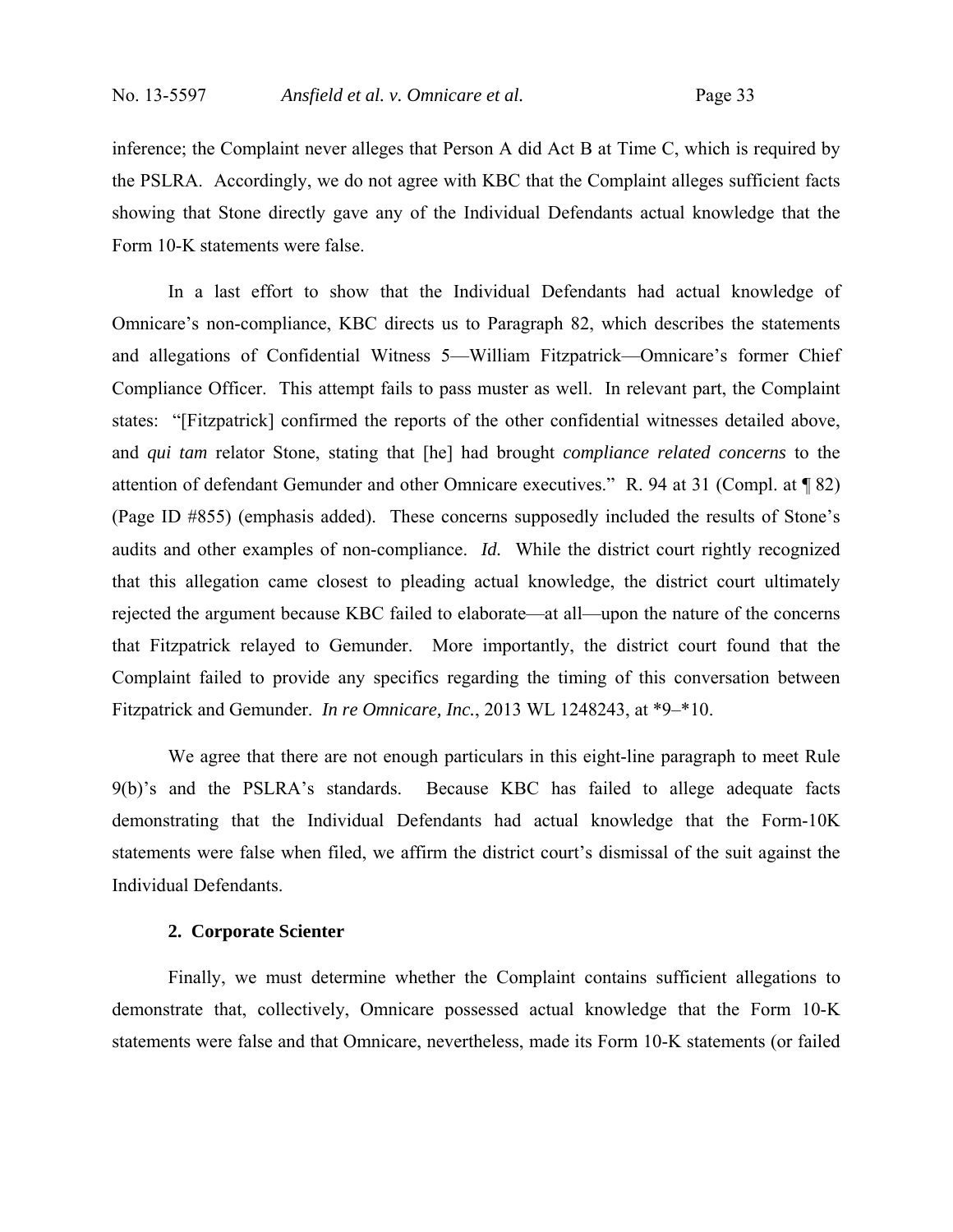to correct them)**<sup>9</sup>** to defraud the public. In support of its argument, KBC points to Stone, Fitzpatrick, and Keefe, Omnicare's Chief Operating Officer, who ordered the Wave II Audit, and claims that they had actual knowledge of the audit results. Moreover, KBC claims that knowing this, Omnicare nevertheless filed the Form 10-claims to defraud the public. While we agree with KBC that the knowledge of Stone can be imputed to Omnicare, we conclude that this claim must be dismissed because KBC pleads too few facts to give rise to a strong inference of fraudulent intent. The countervailing inferences, at least on the facts alleged, are too strong.

First, under our formulation of collective corporate scienter, the knowledge of Stone can be imputed to Omnicare, though not the knowledge of Fitzpatrick and Keefe. Stone's knowledge can be considered because he was both an "individual agent who... [allegedly] furnished information for, . . . [and] reviewed . . . the statement in which the misrepresentation was made before its utterance or issuance" and potentially a "high managerial agent . . . who ratified . . . or tolerated the misrepresentation after its utterance or issuance . . . ." Abril & Olazábal, *Locus*, *supra*, at 135; *see also* R. 94 at 18, 19, 21, 24 (Compl. at ¶¶ 38, 42, 49, 55) (Page ID #842, 843, 845, 848) (noting that Stone was a Vice President at Omnicare and conducted the audits). In contrast, Fitzpatrick's knowledge cannot be imputed to Omnicare, because the Complaint states that Fitzpatrick served as Chief Compliance Officer only "through 2008," meaning that he could have left the company before Stone conducted the Pharmacy Audit. *Id.* at 31 ¶ 82 (Page ID #855). Furthermore, it is unclear when the Wave II Audit was completed, and the Complaint never alleges that Stone shared the results of the Wave II Audit with Fitzpatrick. *Id.* Likewise, Keefe's knowledge is out of bounds under our conception of collective scienter because there are no allegations that Keefe played any role in formulating the Form 10-K statements or that he knew of the results of the Wave II Audit and the Pharmacy Audit. *See id.* at 21 ¶ 49 (Page ID #845). Absent one of those allegations, Keefe's knowledge, like Fitzpatrick's, cannot be imputed to Omnicare.

Second, even though Stone's knowledge of the audit results can be imputed to the corporation, KBC fails to plead sufficient facts that would give rise to a strong inference that

**<sup>9</sup>**<br> **9** Because the analysis of scienter is relatively the same for the alleged misrepresentations and omissions, for the sake of clarity, we will refer only to the misstatements.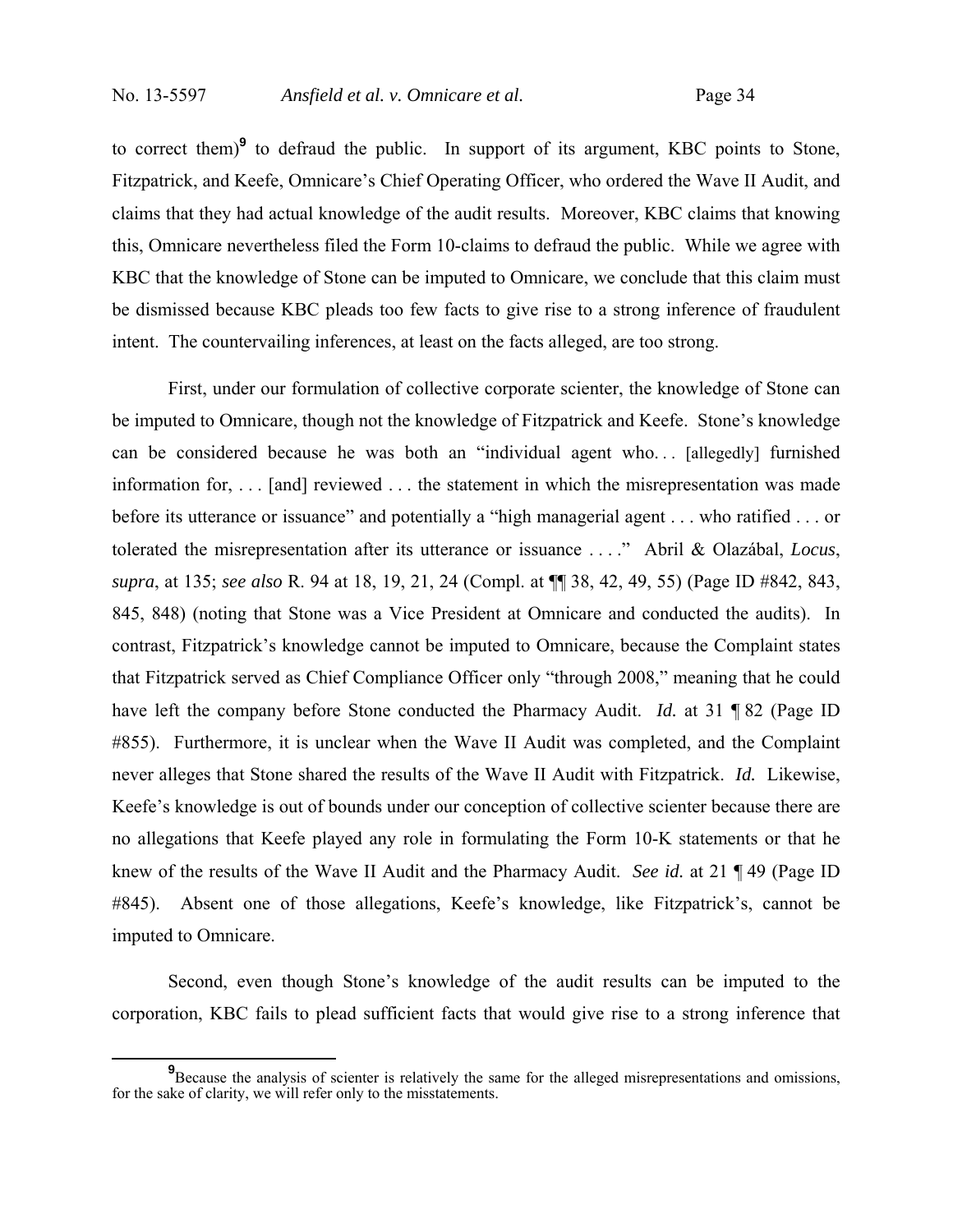Omnicare acted to defraud the public. As noted above, in *Helwig*, this court identified nine, nonexhaustive factors that can help determine scienter. *See* 251 F.3d at 552. Among the relevant considerations were: "divergence between internal reports and external statements on the same subject"; "closeness in time of an allegedly fraudulent statement or omission and the later disclosure of inconsistent information"; "existence of an ancillary lawsuit charging fraud by a company and the company's quick settlement of that suit"; and "the self-interested motivation of defendants in the form of saving their salaries or jobs."**<sup>10</sup>** *Id.* In this case, the totality of these considerations cuts against finding a strong inference of scienter, and thus, we affirm the dismissal of the Complaint.

Regarding the first relevant factor, KBC has alleged enough facts to show that a reasonable jury could find a divergence between internal reports (the audits) and external statements (the Form 10-K statements). This factor favors KBC, but perhaps not as strongly as KBC believes that it does. There is a disparity between the levels of generality at which the internal reports and external statements are framed. While this disparity is more relevant to the jury's inquiry into whether the misstatements were objectively false, it also plays some role in the scienter analysis. Importantly, in cases where we have found scienter to be sufficiently pleaded, this disparity did not exist. *See City of Monroe*, 399 F.3d at 684.

The other relevant factors do not favor KBC. One, there was a large time lapse between Omnicare's legal-compliance statements and the disclosure of the Stone *qui tam* action, suggesting a lack of scienter. Again in *City of Monroe*, this court put considerable weight on the fact that only a week separated Firestone's misleading statement and the disclosure to the market because this short turnaround made it less likely that the corporation did not know that its statement was misleading. Two, unlike *City of Monroe*—cited repeatedly by KBC—Omnicare's Form 10-K statements were not made in the shadow of ongoing litigation. Furthermore, when Stone filed his *qui tam* action, Omnicare did not settle but vigorously defended itself. And three, KBC alleged no facts, other than the Individual Defendants' general interest in being paid, that lead to an inference that the Individual Defendants or Omnicare fraudulently misled the public to save their jobs or salaries. If a well-pleaded complaint can allege only that a corporation

**<sup>10</sup>**The other factors relate to conflicts of interest, which no party raises in this court.